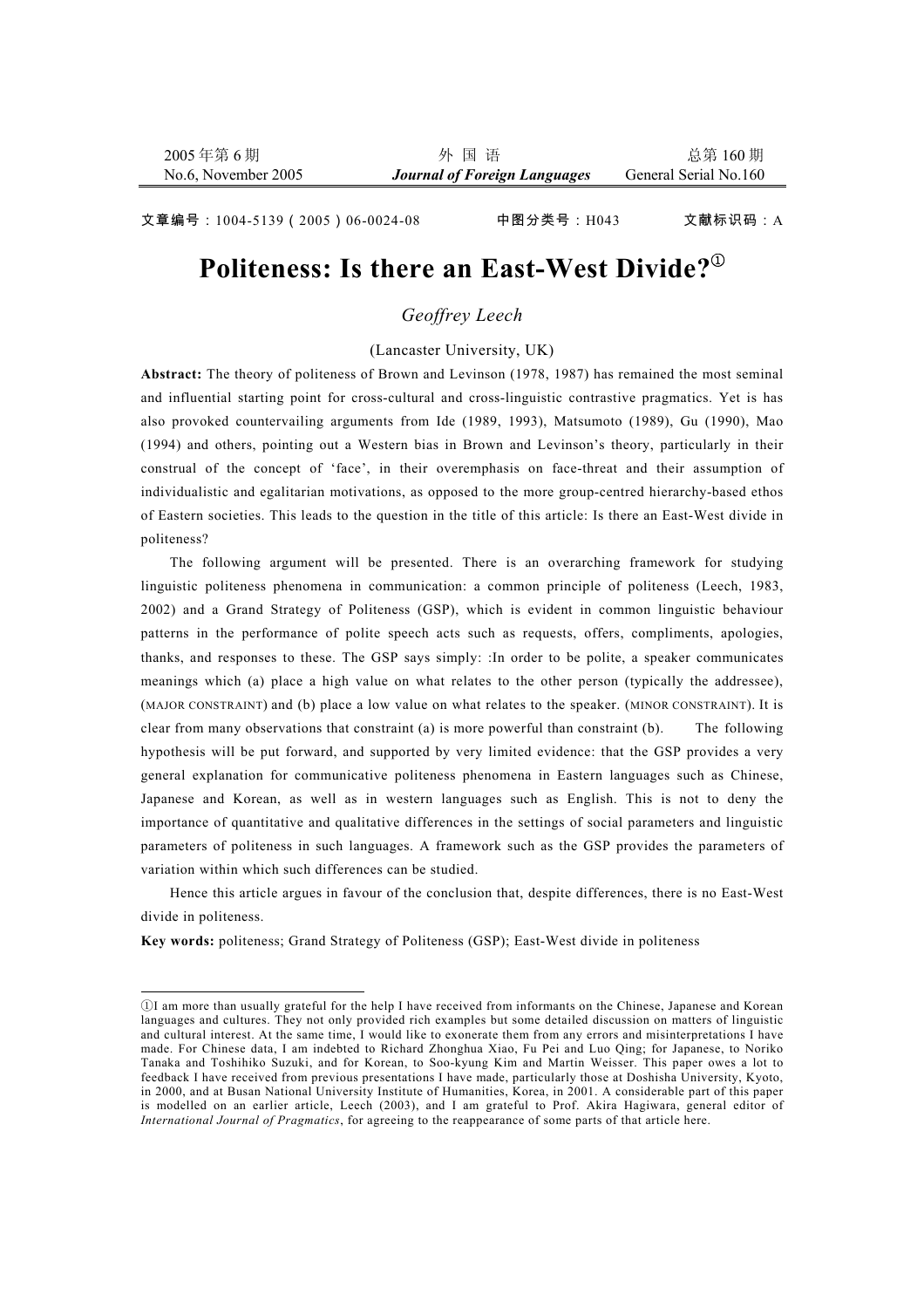The academic study of politeness was a new field when I published my first paper on the subject – *Language and Tact –* in 1977, shortly before Brown and Levinson's more extensive and influential study appeared in 1978: 'Universals of language usage: Politeness phenomena'. Since then, the field has grown enormously: Watts (2003: xi) says that he has "a bibliography [on politeness] that contains roughly 1,200 titles, and it is growing steadily week by week." There is now an international journal dedicated to this field: the *Journal of Politeness Research*, founded in the current year (2005).

Brown and Levinson's seminal treatment of politeness, reissued as a monograph in 1987 (and henceforth abbreviated as B&L) has remained the most frequently cited publication on language and politeness. Indeed, since its publication, in spite of heavy criticism, it has held its ground as the model that other writers turn to as the starting-point of their own research perspective. My own treatment of politeness in *Principles of Pragmatics* (1983) (abbreviated as *POP*) has also often been bracketed with B&L as a pioneering, essentially Gricean treatment of politeness, and has been criticized in a similar way.

B&L has been criticized in numerous grounds, and this itself is something of a tribute to B&L: if it did not have the virtue of providing an explicit and detailed model of linguistic politeness, it could not have been attacked so easily. But in keeping with my title, I will here focus on one major criticism of B&L. It has been objected that B&L's model has a western, or even 'Anglo', bias, and therefore cannot claim to present a universal theory applicable to all languages and cultures. This western bias has been argued on a number of levels. On one level it has been claimed that B&L's definition of negative politeness in terms of negative and positive face reflects an Anglo-Western view of the supremacy of an individual's *wants*:

**Negative face:** the *want* of every 'competent adult member' [of a society] that his actions be unimpeded by others.

**Positive face:** the *want* of every member that his wants be desirable to at least some others. [my emphasis]

In particular, it has been strongly maintained that the B&L focus on the individual, however appropriate to the West, is quite inappropriate to the group orientation of Eastern cultures, specifically those of China and Japan (Gu 1990, Mao 1994, Ide 1993, Matsumoto 1988, Wierzbicka 1991 [2003]). On another level, closely related to this, B&L have been criticized for their above definition of **face** (subdivided into negative and positive face), which is at variance both with Goffman's 'face', claimed as the source of B&L's concept of face, and more importantly with the Chinese conceptions of 'face' (*mianzi* and *lian*) from which the western conception of 'face' historically derives. On a third level, B&L are criticized for their explanation of the whole of politeness as a palliative to face-threatening acts (FTAs), for the performance of which B&L famously specify five strategies, ranging from 'bald on-record' performance of the FTA to its non-performance. This emphasis on FTAs not only seems to reinforce the western orientation of B&L's model and hence its restriction to a particular culture, but also strikes at least one western commentator as putting forward a 'paranoid' view of western society (Schmidt, 1980:104, cited in Mao 1994: 456). By rejecting the universalist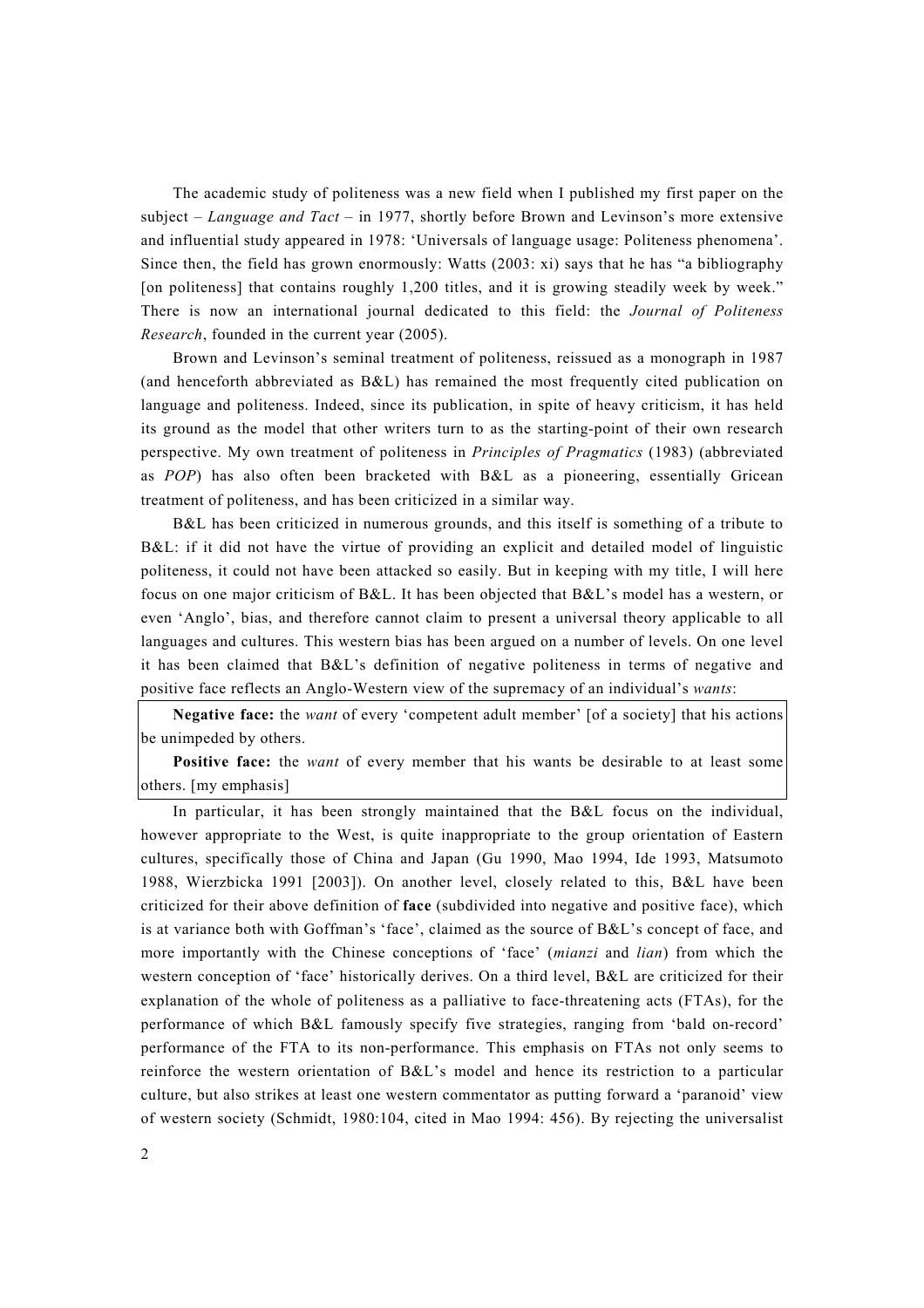claim of B&L, the 'Eastern' critique of B&L as biased towards western values has appeared to align itself increasingly with a culture relativism, a perspective most forcibly championed by Wierzbicka (2003). For example, in her introduction to her  $2<sup>nd</sup>$  edition, Wierzbicka says:

…since this book was first published the field of cross-cultural pragmatics has advanced enormously… this progress has not only not made my 1991 *Cross-Cultural Pragmatics*  dated, … on the contrary, its tenets and its overall approach have been essentially vindicated. A decade ago, the "pragmatic" scene was still largely dominated by the search for the "universals of politeness" and for the "universal maxims of conversation". The widely accepted paradigms were those of Brown and Levinson's "pan-cultural interpretability of politeness phenomena" (1978: 288), and Grice's (1975) theory of conversation… It is heartening to see to what extent the situation has now changed.

Against the previous Gricean orthodoxy, Wierzbicka espouses 'the idea that interpersonal interaction is governed, to a large extent, by norms which are culture-specific and which reflect cultural values cherished by a particular society'. Later, she tars me with the same universalist brush as B&L, referring to

the once popular assumption that the "principles of politeness" are essentially the same everywhere and can be described in terms of "universal maxims" such as those listed in Leech (1983: 132)…

Actually, I never used the words in double quotes in this passage: 'principles of politeness' (in the plural) and 'universal maxims'. In fact, I never made any claim for the universality of my model of politeness, although I did in the conclusion of the book express the expectation 'that the general paradigm presented in these chapters will provide a framework in which contrastive studies of pragmalinguistic strategies can be undertaken'.

The problem with writing a 'pioneering' work can be that it is cited by people who have not read it (at least not recently), but have read citations and discussions of it by other people. The result can be that the work becomes caricatured as representing a particular oversimplified position in the debate. In the worst cases you become an "Aunt Sally" – and Wierzbicka is not the only offender in this respect.<sup> $\circ$ </sup> To be fair to B&L, they have also been caricatured to some extent: although they did commit themselves to a universalist position, they also emphasise the dimensions of cross-cultural/linguistic variation:

The essential idea is this: interactional systematics are based largely on universal principles. But the application of the principles differs systematically across cultures, and within cultures across subcultures, categories and groups. (B&L 1978: 288)

My own position is not very different from this, although I would not press for "universalist principles" (see 8.1).

At this stage, then, I can give a preview of my answer to the question posed by my title: no, there is no absolute divide between East and West in politeness. Consider the concepts of 'collective, group culture' (East) and 'individualist, egalitarian culture' (West). These are not

1

② See note ⑥ below.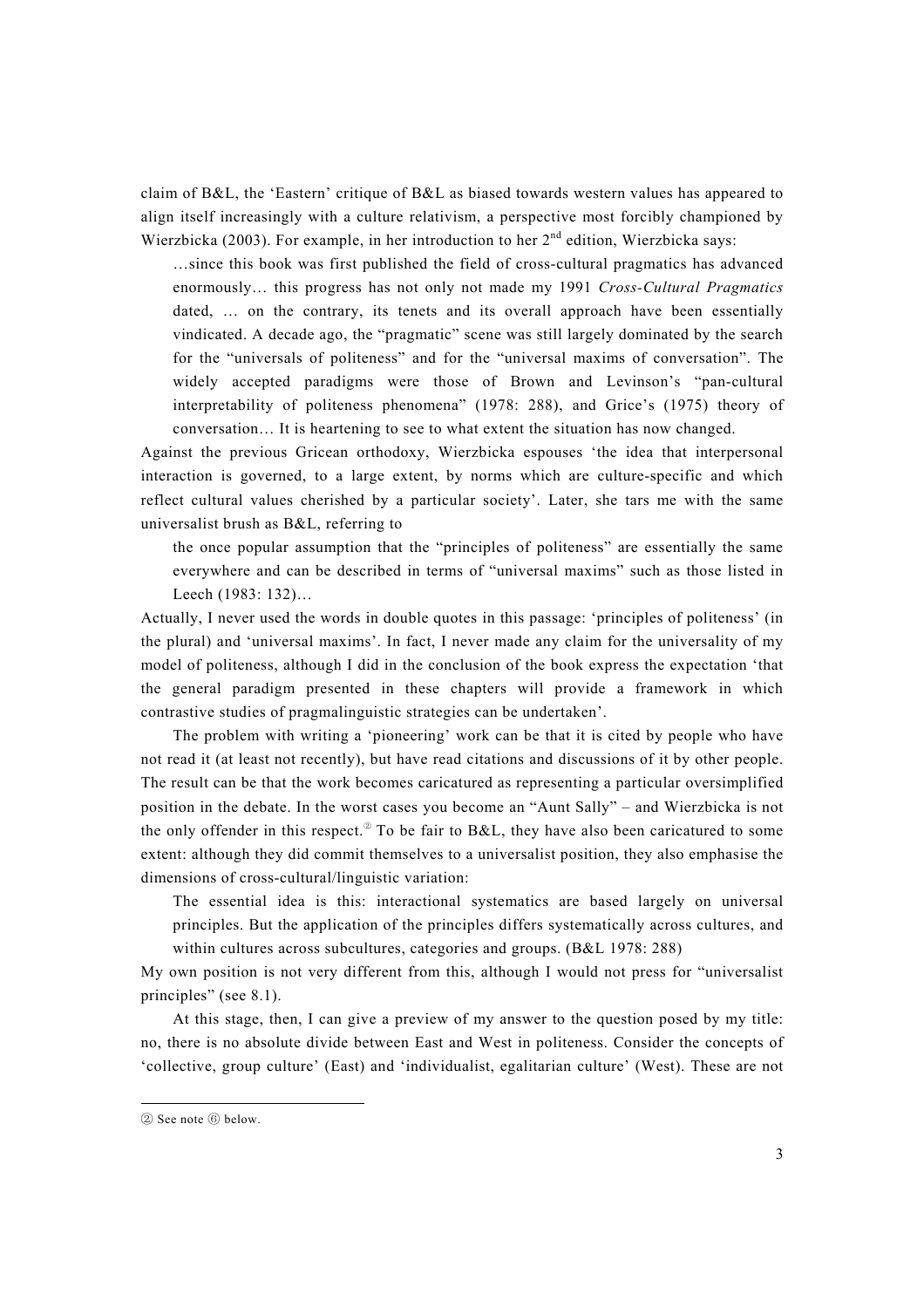absolutes: they are positions on a scale. All polite communication implies that the speaker is taking account of both individual and group values. In the East, the group values are more powerful, whereas in the West, individual values are.

Let's take, as another false dichotomy, the distinction between 'universalism' (the position adopted by B&L) and 'relativism' (the position adopted by Wierzbicka). An absolute universalist position is clearly untenable: it is obvious, from studies over the past twenty years, that politeness manifests itself in different terms in different languages/cultures. On the other hand, a completely relativist position is equally untenable. If there were not a common pattern shared by different languages/cultures, it would be meaningless to apply a word like "politeness" or "face" to different cultures, and the idea of having a *Journal of Politeness Research* would be absurd.

### **1. Background: back to the 1980s**

To argue the above position more fully, I will revisit the Gricean basis for understanding polite behaviour, while presenting (though space is limited) a revision of the politeness framework of Leech (1983: chs. 5 and 6).

#### **Abbreviations used in this article**

B&L = P. Brown and S. Levinson, *Politeness: Some Universals of Language Usage* (see references)

*POP* = G. Leech, *Principles of Pragmatics* (see references).

 $FTA = face$  threatening act  $GSP = grand$  strategy of politeness

CP = cooperative principle, PP = politeness principle. *S =* speaker, self, *H =* hearer, *O* = other (non-speaker)

I will begin by referring to the two Grice-inspired works on politeness in communication, B&L and *POP*. ③

## **1.1 Criticisms of B&L (1978, 1987) and sometimes also of Leech's** *POP* **(1983)**

The following are among the criticisms that have been levelled against the above 'pioneers'.

(a) These treatments of politeness have a Western bias: they emphasise an individualist ethos versus group orientation (Ide 1989, Matsumoto 1989, Wierzbicka 1991, Koutlaki 2002). Thus the cornerstone of politeness theorizing, for B&L, has been their individual-wants concept of **face**: B&L (1978: 66) distinguish between:

 Negative face: 'the basic claim to territories, personal preserves, rights to non-distraction – i.e. to freedom of action and freedom from imposition'

③ Since the early 1980s, of course, the study of politeness phenomena in various languages and cultures has proliferated, and various alternative theoretical views of politeness have been advanced. Although lack of space forbids their discussion here, an overview and comparison of different theories can be followed up in Eelen (2002). See also Watts (2003) for a very different point of view from the present study.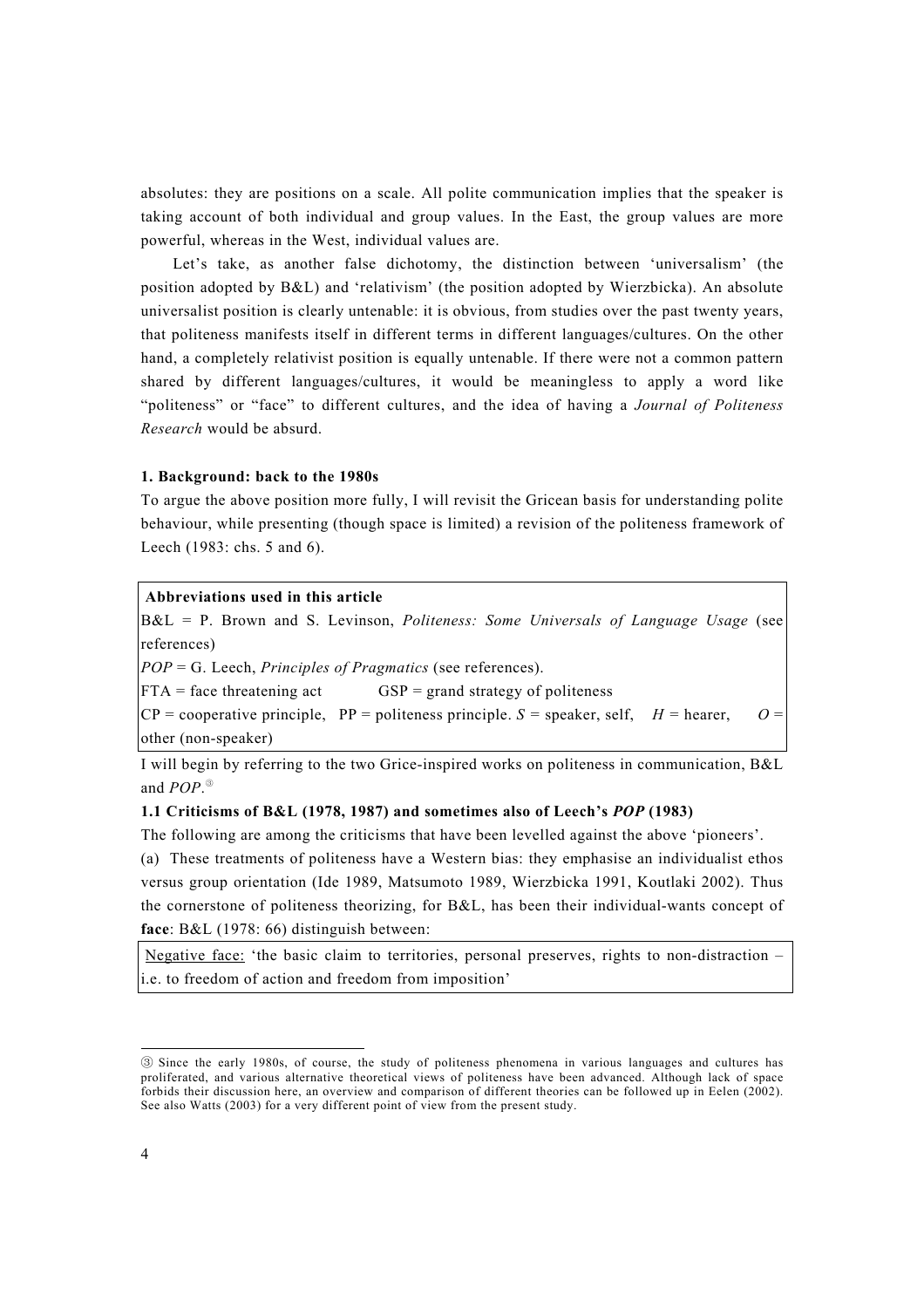Positive face: "the positive consistent self-image or 'personality' (crucially including the desire that this self-image be appreciated and approved of) claimed by interactants.'

This fits a Western bias towards individualism: the individual has rights and wants which need to be respected and indulged; the individual is entitled to assert those rights and wants, unless they interfere too much with the rights of others. This concept does not fit the traditional Eastern (e.g. Chinese, Japanese, Korean) ethos of identifying with the group, in which each person has a place defined by obligations and rights in relation to superiors, equals and inferiors.

(b) Thus, according to Mao (1994), B&L's concept of 'face' is quite unlike the Chinese concepts of *miànzi* and *liǎn*, and B&L's concept of politeness does not match the Chinese concept of *lǐmào* – explained by Gu (1990). Similarly, according to Ide (1993), the Japanese concept of *wakimae* or **discernment**, neglected by B&L, is needed to explain Japanese socially-constrained politeness or *teineisa*.

(c) Because of their focus on face as just defined, B&L give undue prominence, as I have already noted, to **face threatening acts** (FTAs) and indeed their whole understanding of politeness concerns the strategies for dealing with FTAs.

(d) B&L distinguish three factors that determine the strength of the FTA, and hence the politeness strategy needed: P(power), D (social distance), and R (ranked size of the imposition). There are, however, different interpretations of the axes of vertical and horizontal distance (P and D) according to Eastern and Western culture, such that 'power' is a less appropriate term. For example, Spencer-Oatey (1993) shows that Chinese postgraduate students, compared with British postgraduates, interpret their relation to their tutors differently. They see their tutors as closer in terms of social distance, but more superordinate in terms of the vertical P axis than do British postgraduate students. They expect to show deference to their teachers, and yet to have a close, friendly relation with them – somewhat like a parent or uncle.<sup>4</sup> The same is said to be true of Korean students.

There have also been well-founded criticisms of B&L's famous formula for calculating the strength of an FTA:  $W_x = D(S,H) + P(H,S) + R_x$  in terms the three factors D (distance), P (power) and R (rank of imposition). As B&L themselves discuss (1987: 16), other findings suggest that this formula is too simple. However, I will not discuss this further here.

# **1.2 Criticisms of** *Principles of Pragmatics* **by Brown & Levinson and others**

-

(a) Leech (1983) takes a maxim-based approach following the maxims of Grice's Cooperative Principle (CP). This approach may now be considered rather dated: the four Maxims of Quantity, Quality, Relation and Manner have been criticised for being unclear, overlapping, or of different statuses (see e.g. Thomas 1995: 168).

④ Richard Zhonghua Xiao has pointed out to me that in old times teachers in China were called *shifu* (*shi –* teacher;  $fu$  – father).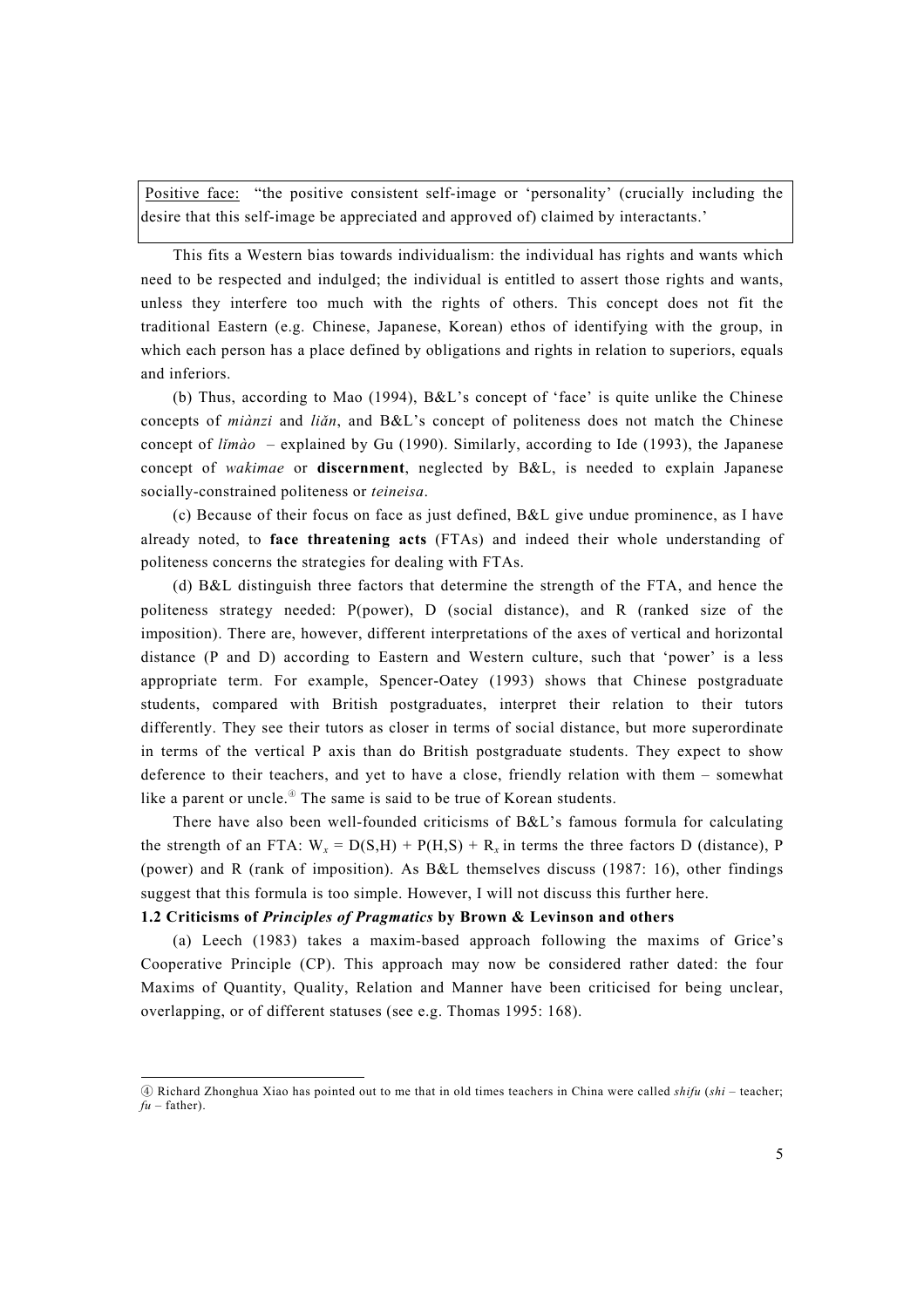(b) Leech has too many maxims: the Maxim of Tact, Maxim of Generosity, Maxim of Modesty, etc. – six maxims in all.

B&L complain:

'If we are permitted to invent a maxim for every regularity in language use, not only will we have an infinite number of maxims, but pragmatic theory will be too unconstrained to permit the recognition of any counterexamples' (1987: 4).<sup>⑤</sup>

(c) Also Leech's *Principles of Pragmatics* is like B&L in being biased towards western values. Most of its examples are from English, and it gives too much attention to the 'tact maxim', which chiefly concerns the minimising of the imposition made on others in directives – corresponding to B&L's canonical case of FTAs.

# **2. Restatement of the Treatment of Politeness in** *Principles of Pragmatics* **(***POP***)**

As over 25 years have passed since *POP* was published (indeed, work started on it in the later 1970s), it is appropriate for me to attempt a restatement, taking account of research on politeness which has taken place in the mean time.

**2.1 The Principle of Politeness**. The Principle of Politeness (PP) – analogous to Grice's CP – is a constraint observed in human communicative behaviour, influencing us to avoid communicative discord or offence, and maintain communicative concord. What I mean by 'communicative discord' is a situation in which two people, x and y, can be assumed, on the basis of what meanings have been communicated, to entertain mutually incompatible goals. (Such discord can easily spill over into more threatening forms of discord, such as physical conflict.) For example, x has a state of affairs E as a goal, and y has a state of affairs not-E as a goal. Concord is the opposite of discord: where both participants explicitly or implicitly purport to pursue the same goals. But both discord and concord are scalar phenomena, in terms of their degree and significance. Note that politeness is an aspect of goal-oriented behaviour; to say that *S* is being 'polite' in using a particular utterance is to say that *S*'s goal in using that utterance is, in some degree, to uphold the PP, and to communicate that goal to *H*. But also note that politeness is not a matter of 'real' concord and discord among human agents. It is concerned with avoiding discord and fostering concord, only in so far as these are evident in communication, especially through what meanings are expressed or implicated.

But of course the PP is not always in operation: we can be impolite as well as polite. In addition, much of our communicative behaviour is neither polite nor impolite: leaving aside honorific systems, the PP needs to be invoked only for **'transactional'** discourse (see further 4.1, Section 6), where as part of the illocutionary force or the perlocutionary effect, some element of value is transacted between *S* and *O*.

**2.2 Two kinds of politeness scale**. There are two ways of looking at politeness:

⑤ But B&L themselves put forward large apparently open-ended lists of regularities: for example, they enumerate 15 positive politeness strategies and 10 negative politeness strategies (1978: 107, 136).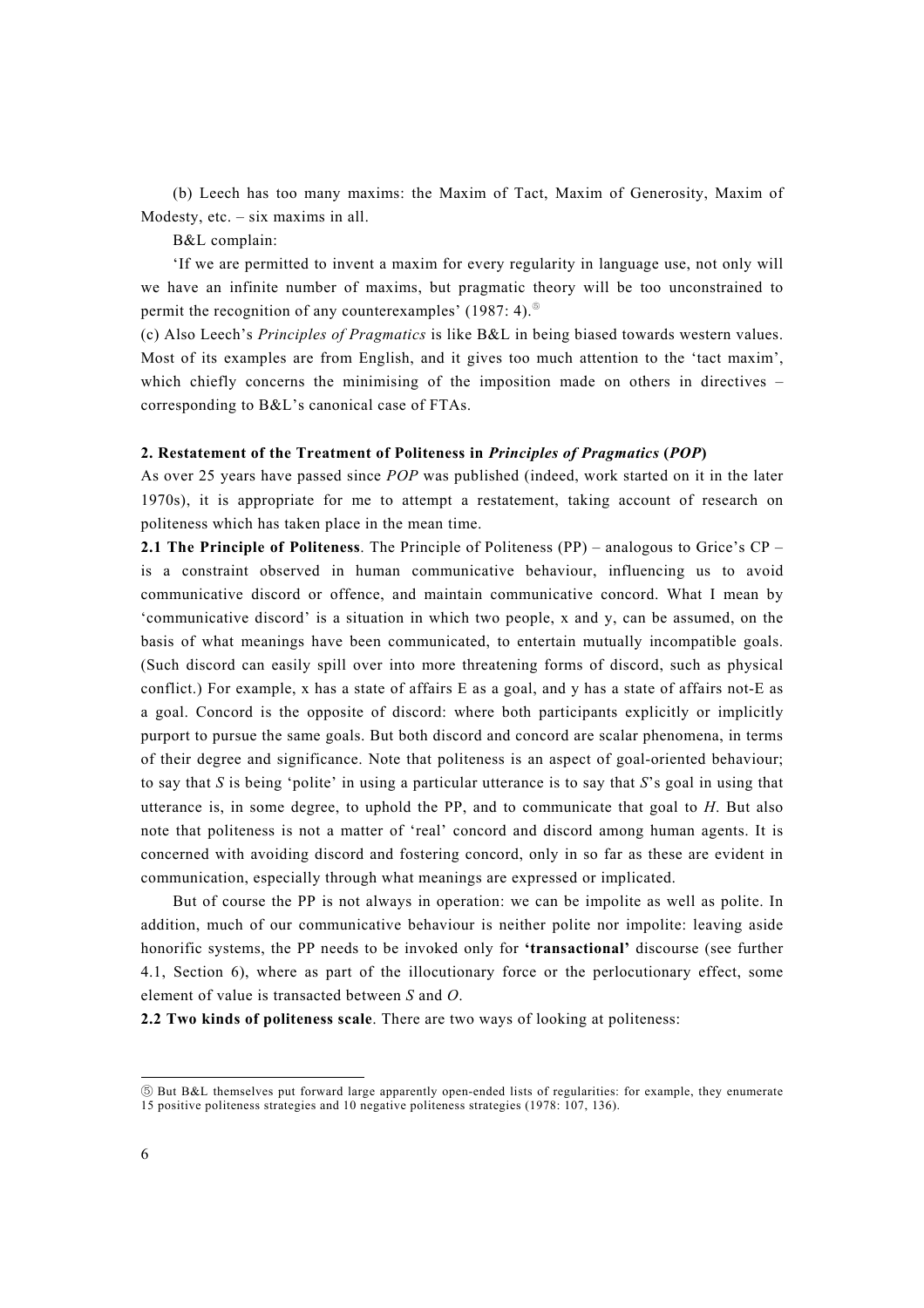(i) *Absolute politeness scale:* We can order utterances on a scale of politeness out of context. For example, out of context, on an absolute scale of politeness, we can judge that *Can you help me?* is more polite, as a request, than *Help me*, and is less polite than *Could you possibly help me?*. There is a reason for this: other things being equal, the more a request offers choice to *H*, the more polite it is. Similarly, *Thank you very much* is more polite than *Thanks*, because it intensifies an expression of gratitude, rather than expressing gratitude in a minimal way.<sup>®</sup> This scale is unidirectional, and registers degrees of politeness in terms of the lexigrammatical form and semantic interpretation of the utterance.

(ii) *Relative politeness scale:* This is politeness relative to norms in a given society, for a given group, or for a given situation. Unlike the absolute scale, it is sensitive to context, and is a bi-directional scale. Hence it is possible that the form considered more polite on the *absolute politeness* scale is judged less polite relative to the norms for the situation. E.g. *Could I possibly interrupt?* could be understood as 'too polite', say, if spoken to family members monopolising the conversation: it could be interpreted as coldly sarcastic. The relative politeness scale registers 'overpoliteness' and 'underpoliteness', as well as 'politeness appropriate to the situation'.

**2.3 Illocutionary goals and social goals**. In *POP*, certain maxims (such as the Tact Maxim and the Modesty Maxim) represented the goals people pursue in order to maintain communicative concord. The *POP* approach (which I still adhere to, although I now avoid the term 'maxim') is a goal-oriented approach. It is assumed that we have some illocutionary goals, i.e. the primary goals we want to achieve in linguistic communication (e.g. persuading someone to help us). We also have social goals, i.e. maintaining good communicative relations with people. But illocutionary goals may either support or compete with social goals especially the goal of being polite. Thus in paying a compliment, one's illocutionary goal is to communicate to *H* one's high evaluation of *H* or of some attribute of *H*. Here the illocutionary goal supports a social goal (being polite, in order to maintain good relations). But in a request, or a criticism of *H*, the illocutionary goal competes, or is at odds, with that social goal. Both these kinds of utterance involve politeness, and I will distinguish these by calling them respectively **pos-politeness** and **neg-politeness**.

These abbreviations are meant to be a warning that these are not quite the same as what B&L understand by 'positive politeness' and 'negative politeness'. The kind of politeness involved in paying a compliment is **pos-politeness** (having a positive import of increasing the estimation in which the other person is held). But the kind of politeness involved in making a request has a negative import because it is intended to avoid offence: this is **neg-politeness**, which means mitigating or lessening the degree to which *S*'s goals are imposed on *H*.

⑥ Absolute politeness has been misunderstood – for example, Spencer-Oatey (2005: 97) claims that 'Leech (1983) … takes an "absolute" approach to politeness. He identifies a number of politeness maxims, such as the Tact Maxim, … and implies that the more a maxim is upheld, the more polite the person will be. / Numerous authors have challenged this perspective'. Actually, Leech (1983) never adopted this perspective in the first place, and carefully distinguished between 'absolute politeness' and 'relative politeness' (*ibid*. 83-4), as discussed later in this paper. It is true, however, that he put more emphasis on absolute politeness as a concern of 'general pragmatics'.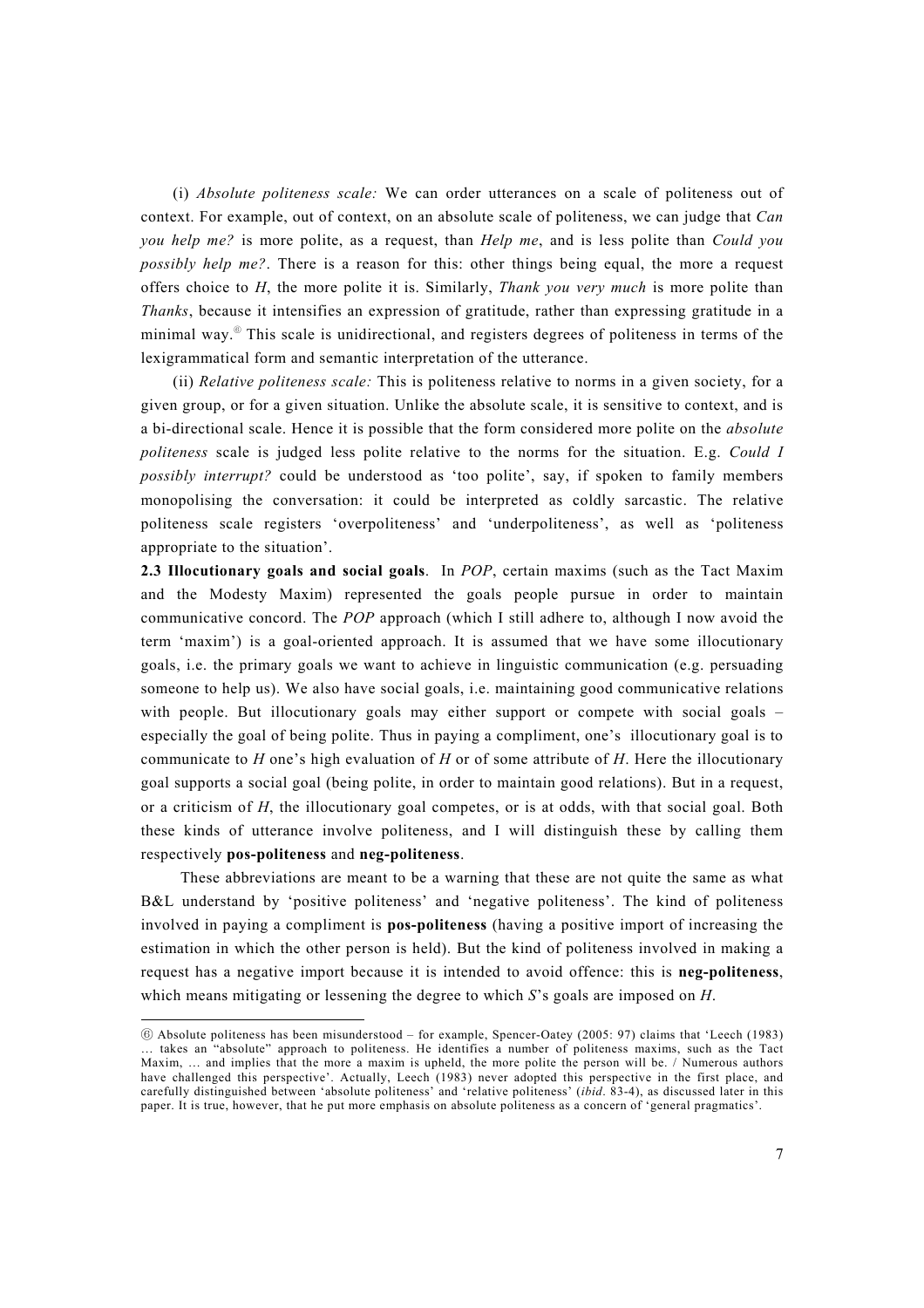[At this point I should plead guilty of laxity of explanation: it is very tempting, and convenient, to say that politeness involves 'increasing the estimation in which the other person is held' or 'lessening the degree to which *S'*s goals are imposed on *H*.' But it should always be remembered that strictly politeness is what is conveyed by communicative behaviour, not what is actually happening in psychological or social terms. (Of course, there is a strong connection between these two things – Grice's Maxim of Quality helps to explain why.) With this caveat, I will sometimes use such convenient laxity in the rest of this paper.]

**2.4 Some points about a pragmatic approach to politeness.** The starting point of pragmatics is primarily in language: explaining communicative behaviour. By studying this we keep our feet firmly on the ground, and avoid getting lost too easily in abstractions such as 'face' or 'culture'. The basic question is: *What did S mean* [*to convey*] *by saying X?*. It is useful to postulate the Politeness Principle (PP), I claim, not because it explains what we mean by the word 'politeness' (an English word which in any case doesn't quite match similar words in other languages), but because it explains certain pragmatic phenomena, especially the following:

 (a) *Indirectness*: Being indirect in saying what you mean apparently violates maxims of Grice's CP, because *S*'s utterance seems to be less informative, less clear, less truthful, and/or less relevant than it could be as a way of conveying *S*'s understood intention: e.g. *I wonder if you'd mind carrying this tray?* (This is an indirect request, meaning roughly the same as 'Carry this tray'. Compare indirect requests such as *jusyeosseumyeon johgesseubnida* ['it would be nice if you did...'] in Korean.) Indirectness is by no means always motivated by politeness (i.e. the goal of observing the Politeness Principle); but very often it is. In this case, *S*'s indirectness is explained as an attempt to offer *H* a more favourable deal: i.e., more freedom of choice regarding the action *S* is requesting.

(b) *Asymmetries of politeness*: Politeness often shows up in opposite strategies of treating *S* and *H* in dialogue. Whereas conveying a highly favourable evaluation of *H* is polite, conveying the same evaluation of *S* is impolite. Conversely, while conveying an unfavourable evaluation of *S* is polite, giving the same evaluation of *H* is impolite. There are opposing 'politeness' values for *S* and *H*, and moreover to heighten or intensify those values is to increase the degree of absolute politeness or impoliteness in those same opposing directions. In what follows I use the term 'courteous' instead of 'polite' (which can be easily misunderstood) in referring to a *absolute* politeness, i.e. a relatively high position on the absolute politeness scale out of context. 'Discourteous' means the opposite of this. For example:

It is 'courteous' to compliment *H*, but 'discourteous' to compliment *S* (i.e. oneself).

It is 'courteous' to criticise *S*'s own behaviour, appearance, etc., but 'discourteous' to criticise *H*'s behaviour.

Almost as a technical term, I use the phrase **courteous belief** for an attribution of some positive value to *H* or of some negative value to *S*, whereas a **discourteous belief** is an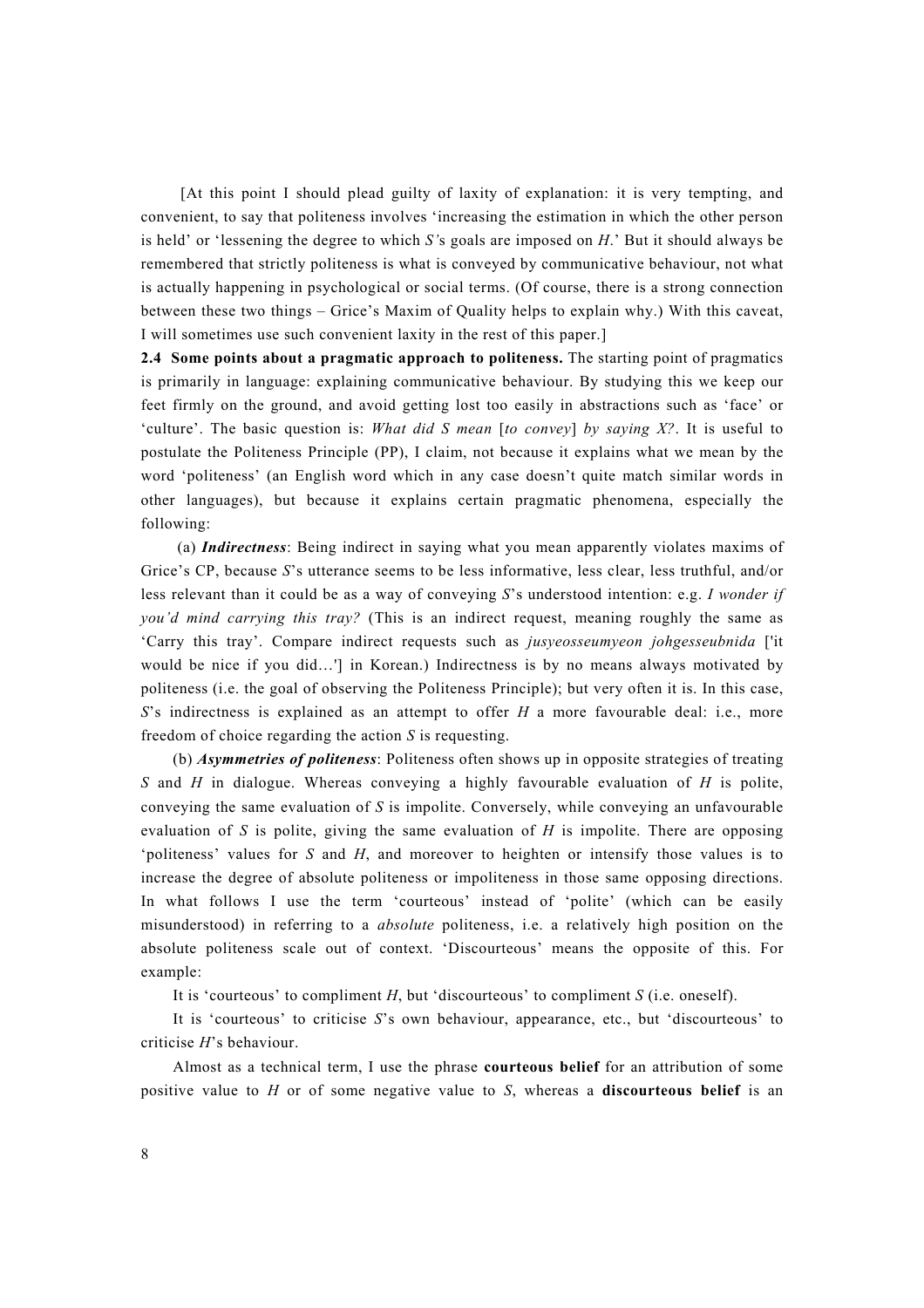attribution of some positive value to *S* or some negative value *H*. Compare, for example, the courteousness of (a) and the discourteousness of (b):

(a) You're coming to have dinner with us next week. I insist!

(b) I'm coming to have dinner with you next week. I insist!

There are such asymmetries in Chinese and Japanese honorific usage:

*bìxìng wáng, nín guìxìng?* 敝姓王,您贵姓?

(My surname is Wang, your surname?)

(*Namae wa*) *Buraun desu. O-namae wa?*

(My name is Brown. And your name?)

A Chinese commentator Fu Pei observes: 'A speaker could not refer to his/her name as *guìxìng*. (Although in modern China, *bì* is rarely used in spoken Chinese, *guìxìng* is still frequently used when asking the other person's name)'. Similarly in Japanese it is not polite to add the honorific *o-* to *S*'s name. Hence it is obvious to *S* and to *H* that *o-namae* refers to *H*'s name. But in replying, *H* could not refer to *H*'s own name in the same way as *o-namae*. Similarly in Korean: the difference between *My name is....* and *Your name....?* can be signalled honorifically: by *ireum* ('my name') and *seongham* ('your name'). A speaker could not refer to his/her own name as *seongham*.

#### (c) *Interpretations of elliptical constructions relying on the Politeness Principle*

Asymmetry between *S* and *H* manifests itself also in elliptical utterances: e.g. in English, *Good luck!* in contrast to *Bad luck!* It is polite to wish someone good luck, but not to wish him/her bad luck. Hence, the interpretation of *Good luck!* (when nothing else is added) is 'I wish you good luck'. But the interpretation of *Bad luck!* is 'I regret (or commiserate with) your bad luck'. A visitor from Mars might ask '*Why* are the interpretations of these elliptical utterances so different?' The answer is that, because of the PP, speakers have a tendency to prefer 'courteous' interpretations to 'discourteous' ones. The default meaning is the 'courteous' one. The previous example of *o-namae wa* in Japanese is of a similar kind: without any overt indication of *whose* name is intended, the honorific form makes it clear. In Chinese, we can see that the same utterance can serve two different polite purposes, in an invitation context. Richard Zhonghua Xiao pointed out to me that *Bié kè-qi,* when uttered by the host, means 'Don't stand on ceremony; make yourself at home'. When uttered by the guest, it means 'Don't bother'.

(d) *Battles for politeness:* Politeness makes us behave in ways which our visitor from Mars would think irrational: e.g. a sequence of polite utterances such as the following may occur in certain cultures (traditionally, in Chinese, for example):

# **invitation** → **refusal** → **invitation** → **refusal** → **invitation** → **accept**<sup> $\circ$ </sup>

⑦ Actually, the iterative structure of Chinese invitation/offer – refusal sequences is more subtle and variable than this suggests. For examples and analyses, see Gu (1990: 252-3), Mao (1994: 475-9) and Zhu et al. (2000, especially p.98)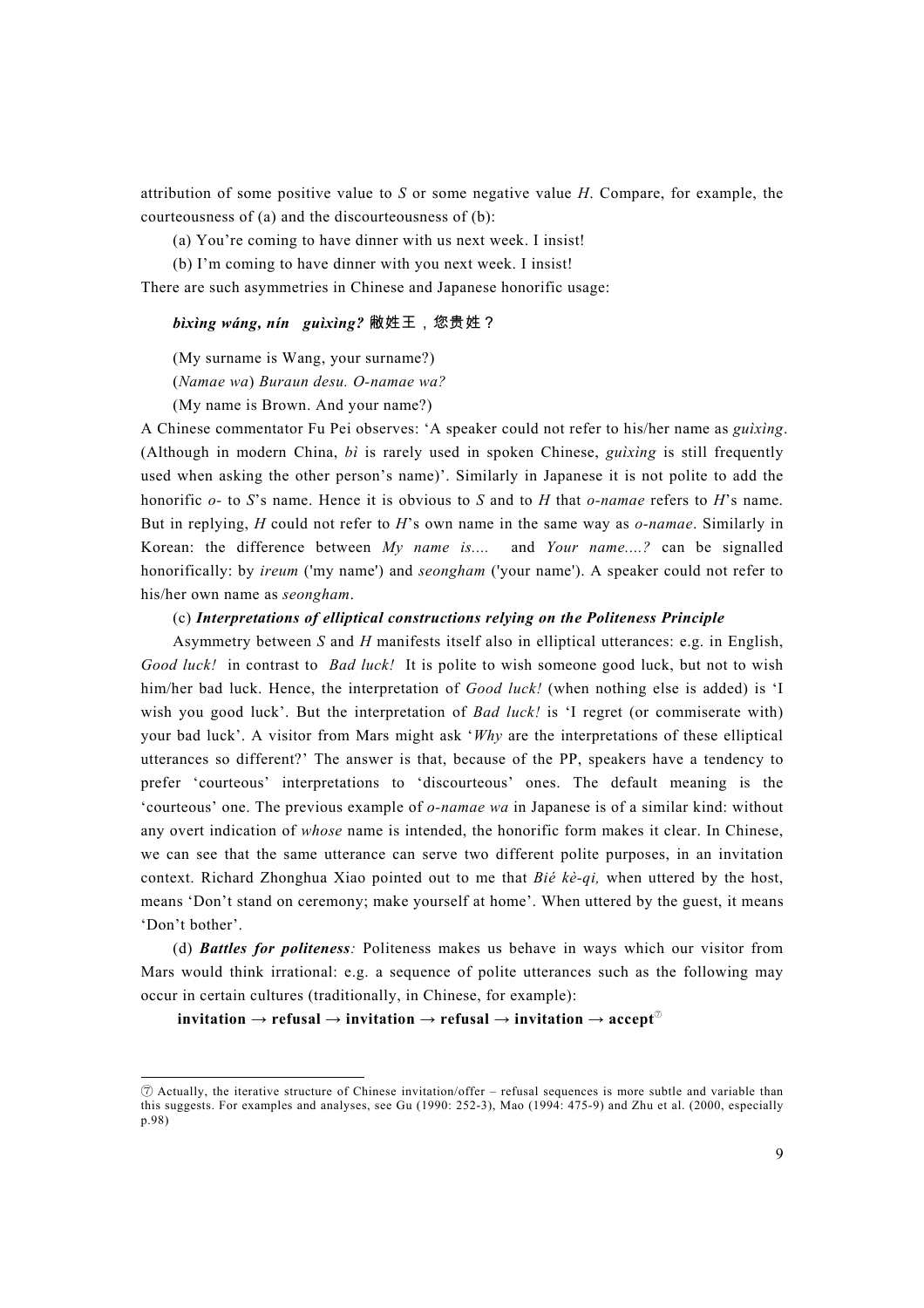In earlier publications I called these 'pragmatic paradoxes' or 'quasi-paradoxes', but I think 'battles for politeness' is a more appropriate term. Here is the example (A had already been at B's home for several hours and it was almost the time for dinner):

# **A:** *Nǐ jīnwǎn jìu zài wǒménjiā chīdūn bìanfàn(ba)***.**

You tonight just at our home eat a casual dinner.

(How about you staying and taking potluck with us tonight?)

# **B:** *Bù(le), bù(le), taì máfan(le)***.**

No, no, too much trouble.

(No, no, please don't bother.)

# **A:** *Máfan shénme? Súibiàn chǎo jǐge cài, henkuài(de).*

Trouble what? Casually fry a few dishes, very soon.

(What trouble? I'll just fry a few dishes and it'll soon be done.)

#### **B:** *Wǒ háishì húiqù(ba), fǎnzhèng yěhái bù'è. Yǐhòu zàilái dǎrǎo nǐmén.*

I still go back, anyway also still not hungry. Later again come trouble you.

(I'd better go home today. Anyway I'm still not hungry. I'll trouble you next time.)

# **A:** *(Aìya), dōu zà zhè'er(le). Fǎngzhèng wǒmen yěyào chī(de), jìu suíbiàn chīdiǎn(ba).*

Already be here. Anyway we also eat, just potluck eat a little bit.

(Come on! Since you've already been here, just take potluck with us. We ourselves will have to have something to eat anyway.)

**B:** *nà... nà..., wǒ jiù búkèqi(la).* 

Well... well..., I just not polite.

(Well... well..., then I'll bother you this time.)

[Note: The elements in parentheses are tone softening or strengthening markers.]

#### **A:** 你今晚就在我们家吃顿便饭吧。

**B:** 不了,不了, 太麻烦了。

**A:** 麻烦什么? 随便炒几个菜,很快的。

**B:** 我还是回去吧,反正也还不饿。以后再来打扰你们。

**A:** 哎呀,都在这儿了。反正我们也要吃的,就随便吃点吧。

**B:** 那…那…, 我就不客气啦。

These are battles arising from the asymmetry of politeness: what is a 'courteous' proposition for *S* to uphold (say, *S* gives *H* a meal) is a 'discourteous' proposition for *H* to uphold at this stage of the proceedings (although eventually *H* accepts the meal from *S*). Hence, if both speakers maintained their determination to be as polite as the other, they would never reconcile their different 'polite meanings'. Imagine two people stuck in an elevator doorway, both of them too polite to give way to the other, and to walk through the door first: *After you – No, after you. – No, after you.....* This is the paradoxical aspect of polite behaviour!

 These battles can be resolved by negotiating with the other person's politeness. Thus traditionally, after a third invitation, say, an invitee will 'reluctantly' accept the invitation. Or one person will 'reluctantly' agree to go first through the doorway before the other. Another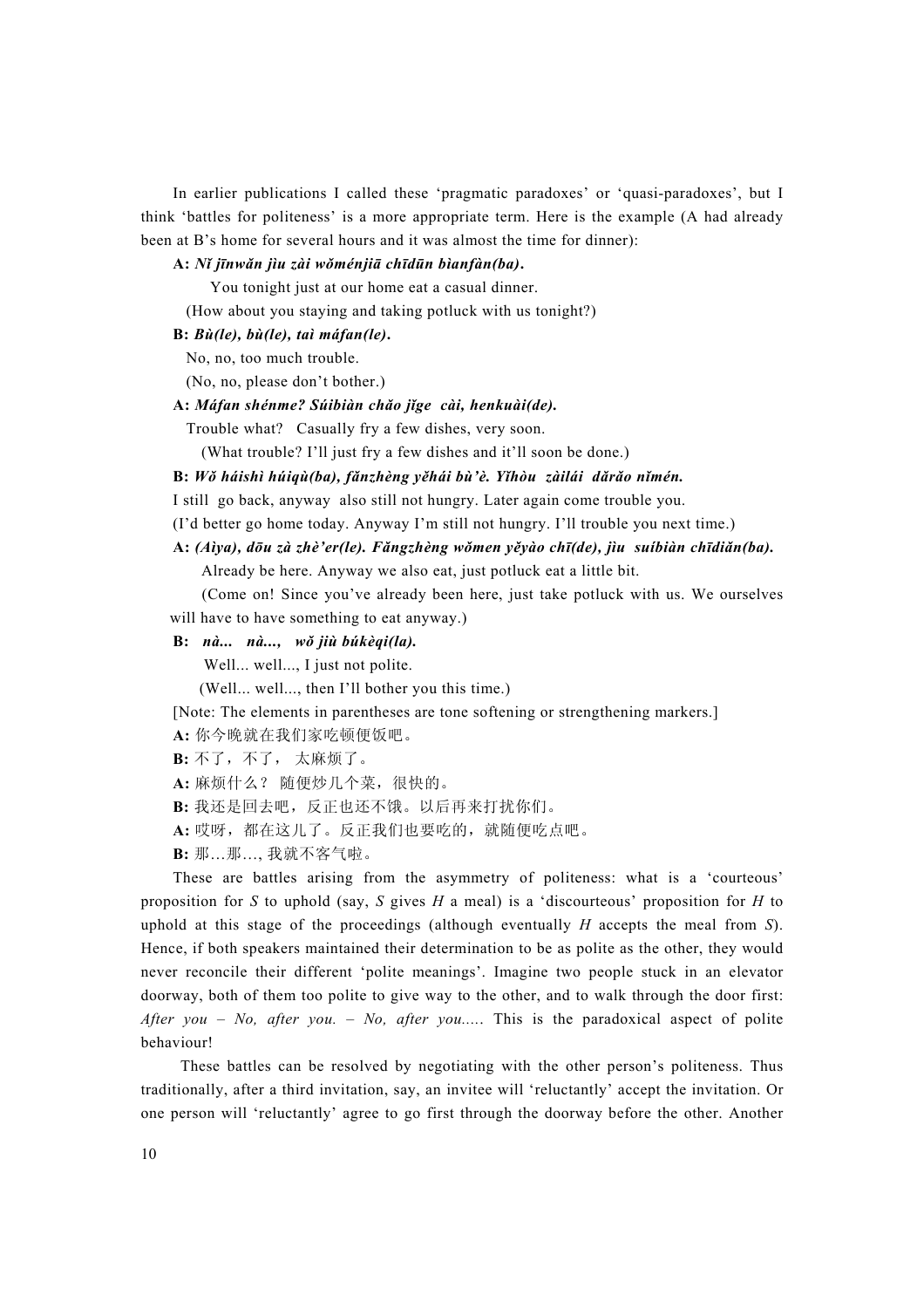example of a politeness battle is described by Miller (1967: 289-90) as a dialogue between Japanese women which proceeds as follows:

#### **compliment → denial → compliment → denial → compliment**

Present-day Japanese speakers often consider this kind of behaviour exaggerated. But traditionally, it has been courteous to deny the truth of a compliment. Another kind of a quasiparadoxical sequence (from Persian) is found in Koutlaki (2002: 1748-9): in this case, two male speakers alternate as follows:

# **insist (on repaying a debt) → refuse (to accept repayment) → insist → refuse → insist**   $\rightarrow$  **refuse**  $\rightarrow$  **insist**  $\rightarrow$  **refuse**

(e) *Gradations of politeness:* There are different degrees of absolute politeness, which can often be observed in the degree of indirectness of the utterance. In English, for example:

1) *Will you stand over there?* 

2) *Would you stand over there?* 

3) *Would you mind standing over there?* 

4) *Would you mind standing over there for a second?* 

5) *I wonder if you'd mind just standing over there for a second?* 

In Chinese, Japanese and Korean, similar series can be constructed, with greater length and indirectness correlating with greater (absolute) politeness – although there is no claim that examples in each series exactly translate one another:

1) *(Nǐ) zhàndào nàbiān qù***.** (你)站到那边去。((You) stand over there.)

2) *Qǐng (nǐ) zhàndào nàbiān qù***.**请(你)站到那边去。((You) please stand over there.)

3) *(Nǐ) kěyǐ zhàndào nàbiān qù ma?*(你)可以站到那边去吗?

4) *Qǐng nǐzài nà'er zhàn yīhuǐ'er, xíngma?* 请你在那儿站一会儿,行吗?

5) *Nín néng zài nà'er shāozhàn yīxiàma? Xièxie!* 您能在那儿稍站一下吗?谢谢!

In Japanese:

1) *Soko ni tatte kureru?* ('Please stand over there?')

- 2) *Soko ni tatte kurenai?*
- 3) *Soko ni tatte kudasaimasu ka?*
- 4) *Soko ni tatte kudasaimasen ka?*
- 5) *Chotto soko ni tatte kudasaimasen ka?*

In Korean, similarly:

- 1) *Geogi seo isseo.* ('Stand over there')
- 2) *Geogi jom seo isseo*. ('Stand over there a little')
- 3) *Geogi seo isseoyo*.
- 4) *Geogi jom seo gyesyeo jusigessseubnikka.*
- 5) *Sillyejiman geogi jom seo gyesyeo jusigessseubnikka.*

Notice that indirectness is associated with **neg-politeness** (the kind of politeness that tries to avoid offence). In contrast, an offer is associated with **pos-politeness**. Hence an offer in English can be abrupt and insistent:

*Help yourself*. *Do sit down. You must come again.*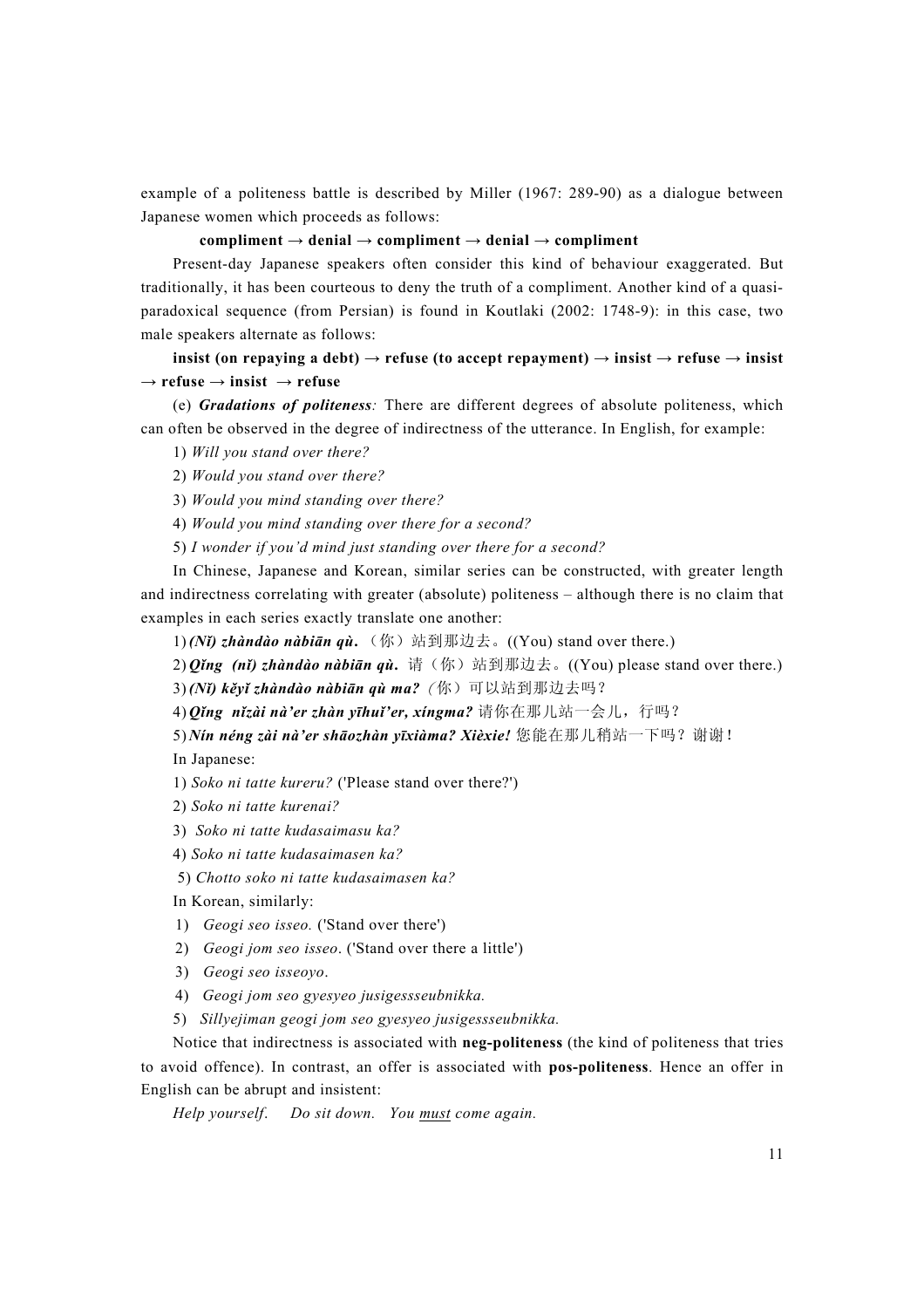English is exceptional in the many kinds and degrees of indirect request it allows. But the fact that an utterance is indirect is less important than the reasons for its indirectness. An indirect request like *I wonder if you'd mind holding this tray for a second?* is more polite (in an absolute sense) than (say) *Can you hold this tray?* for a number of reasons:

(a) ostensibly it doesn't require a response from *H*. (*I wonder* is a report on the state of *S'*s mind.)

(b) it refers to the *H'*s desired action in the hypothetical mood (*you would mind...*) as if it were an unlikely possibility.

(c) it refers to *H's* desired action negatively and pessimistically, envisaging *H'*s objection to it (*you'd mind*), to stress the expectation that *H* will NOT oblige.

(d) it purports to reduce the degree of imposition on *H*: *for a second* refers to a very short time, and therefore minimises what *H* is asked to do.

Hence, in this way, the amount of indirectness correlates with the degree of (absolute) politeness.

#### **3. Rethinking the Maxims of Politeness in** *Principles of Pragmatics*

I will now attempt to reformulate the maxims of politeness in *POP*. The six maxims of the PP were discussed there: the Maxims of Tact, Generosity, Approbation, Modesty, Agreement, Sympathy. But here, I avoid using the term 'maxim' because it is so easily misconstrued (see Thomas 1995:168), implying some kind of moral imperative, rather than a pragmatic constraint. Instead, I start with a single constraint, which comprehends all the above maxims, and which I call the **Grand Strategy of Politeness** (or **GSP**):

Grand Strategy of Politeness: In order to be polite, *S* expresses or implies meanings which place a high value on what pertains to  $O$  ( $O=$  other person[s], [mainly the addressee]) or place a low value on what pertains to  $S$  ( $S =$  self, speaker)

Although *O* typically refers to the addressee, there is also third-person politeness (i.e. being polite to a person or a group of people distinct from *S* or *H*). So *O* may be a third person – but in English at least, politeness seems to be directed at a third person referent *O* generally only where *O* is present, or is in some way associated with *H*.

By employing the GSP *S* attempts to ensure that offence is avoided, because both participants are, as it were, 'leaning over backwards' to avoid the discord that would arise if they each pursued their own agenda selfishly through language. They are also 'leaning forward', in an opposite direction, to propitiate *O* through pos-politeness. Remember that we are talking about the communication of meanings. So people may secretly pursue selfish agendas. They may be insincere  $-\mathrm{e.g.}$  in flattering someone in order to get a better job. On the other hand, they may be sincere – in complimenting someone they admire. But such psychological motivations are irrelevant to the pragmatics of politeness. Pragmatics is interested only in **communicative** behaviour, and politeness in a pragmatic sense is a matter of conveying **meanings** in accord with the GSP.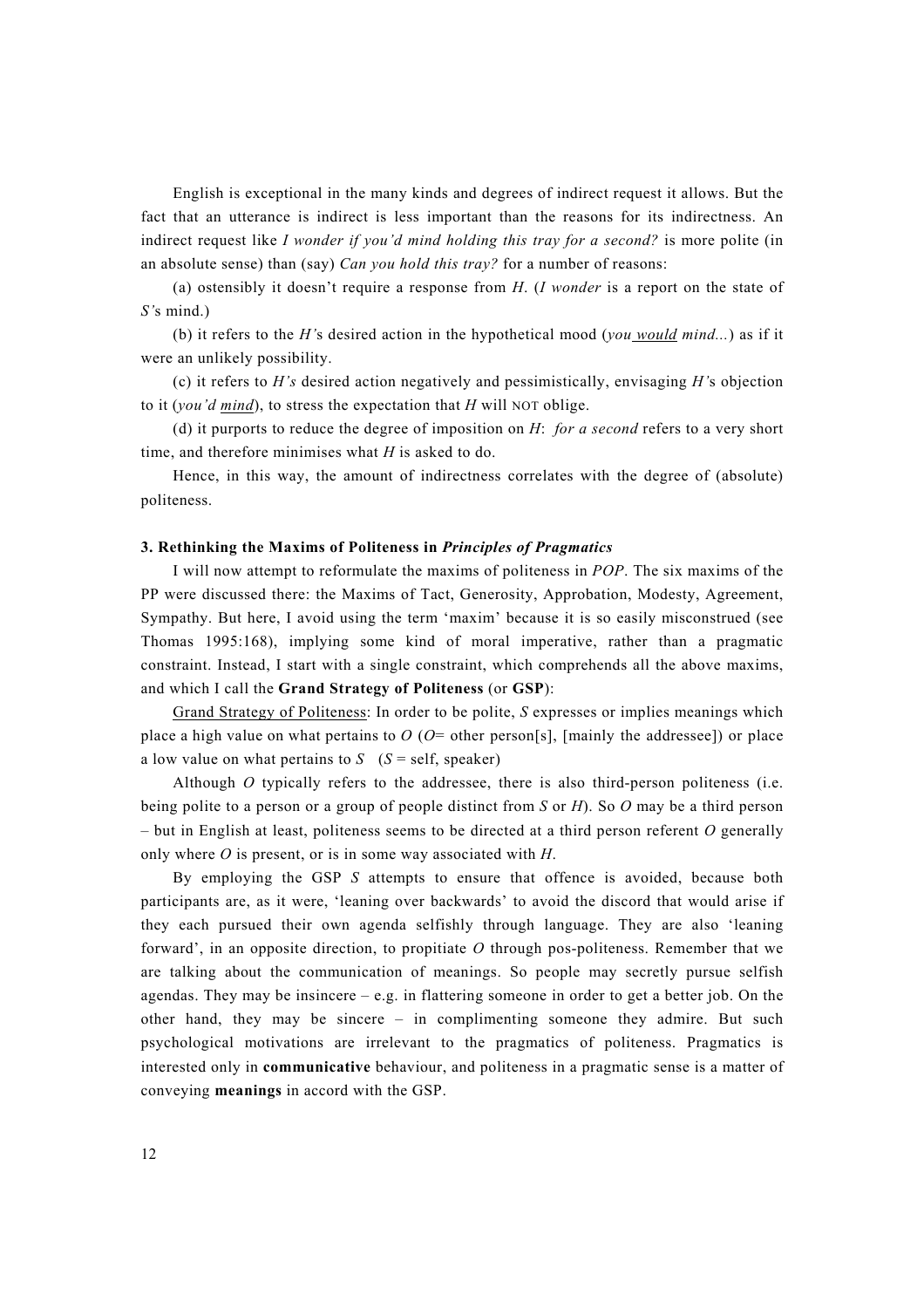The list in 4.1 below reformulates the Maxims of Politeness presented in *POP*. Although the maxims expressed in *POP* in such words as 'Maximise the cost to *S*' etc. could easily be misconstrued, we can still talk of 'maxims' in a Gricean sense: they operate (in appropriate circumstances) *ceteris paribus* – i.e. unless overridden by some other constraint(s) or factor(s). But there is less risk of misunderstanding if we talk of **pragmatic constraints** or, as Spencer-Oatey and Jiang (2003) do, of 'sociopragmatic interaction principles' (SIPs) which are more specific realizations of the GSP. I label and define these constraints below, using such terms as 'Tact' and 'Modesty'. But I avoid using terms like 'the Tact Constraint' as much as possible, as these are not a set of distinct constraints or maxims, but rather variant manifestations of the same super-constraint, the GSP.

Below I list the most important four constraint-pairs which display the asymmetry between *S* and *O* noted earlier. The odd numbers identify **pos-politeness** constraints, and the even numbers **neg-politeness** constraints. It is important to note that the hearer-oriented constraints  $(1)$ ,  $(3)$ ,  $(5)$ ,  $(7)$  and  $(9)$  are generally more powerful than the speaker-oriented ones (2), (4), (6), (8) and (10). For this reason, I call them **primary** constraints, and hearer-oriented ones **secondary** constraints.

I will introduce the list with the following crucial words:

| Constraint                                               | part of related pair of   label for this   typical<br>constraints | constraint | speech-act<br>type(s) |
|----------------------------------------------------------|-------------------------------------------------------------------|------------|-----------------------|
| (1) place a high value on $O's$ Generosity Tact<br>wants |                                                                   | Generosity | commissives           |

#### **3.1 In pursuing the GSP,** *S* **will express meanings that**:

e.g. Offers, invitations and promises are intrinsically 'generous' and, in English, can be direct or even 'rude':

*You must come and stay with us next time. I won't take 'no' for an answer!* 

*Come on! Sit down and have a nice cup of coffee.* 

*No you don't! I'll pay for this. I insist.* 

*Nǐ xiàcì yídìng lái'(a). Bùzhǔn shuō bù'(a)!* 你下次一定来啊。不准说不啊! *Laí, laí, laí, hēbeī chá!* 来,来,来, 喝杯茶!

*Bié, bié, bié, zhèhuí wǒmaǐdān! Bié héwǒ qiǎng!* 别,别,别,这回我买单! 别和我 抢!

But refusals of favours are 'ungenerous' and often have to be very indirect or even unspoken.

| $(2)$ place a low value on S's wants | Generosity / Tact | l act | directives |
|--------------------------------------|-------------------|-------|------------|
|                                      |                   |       |            |

E.g. Requests are often indirect, tentative, giving an opportunity to refuse, and also minimising *S'*s imposition on *H*. This is the most familiar aspect of politeness in English: it scarcely needs examples.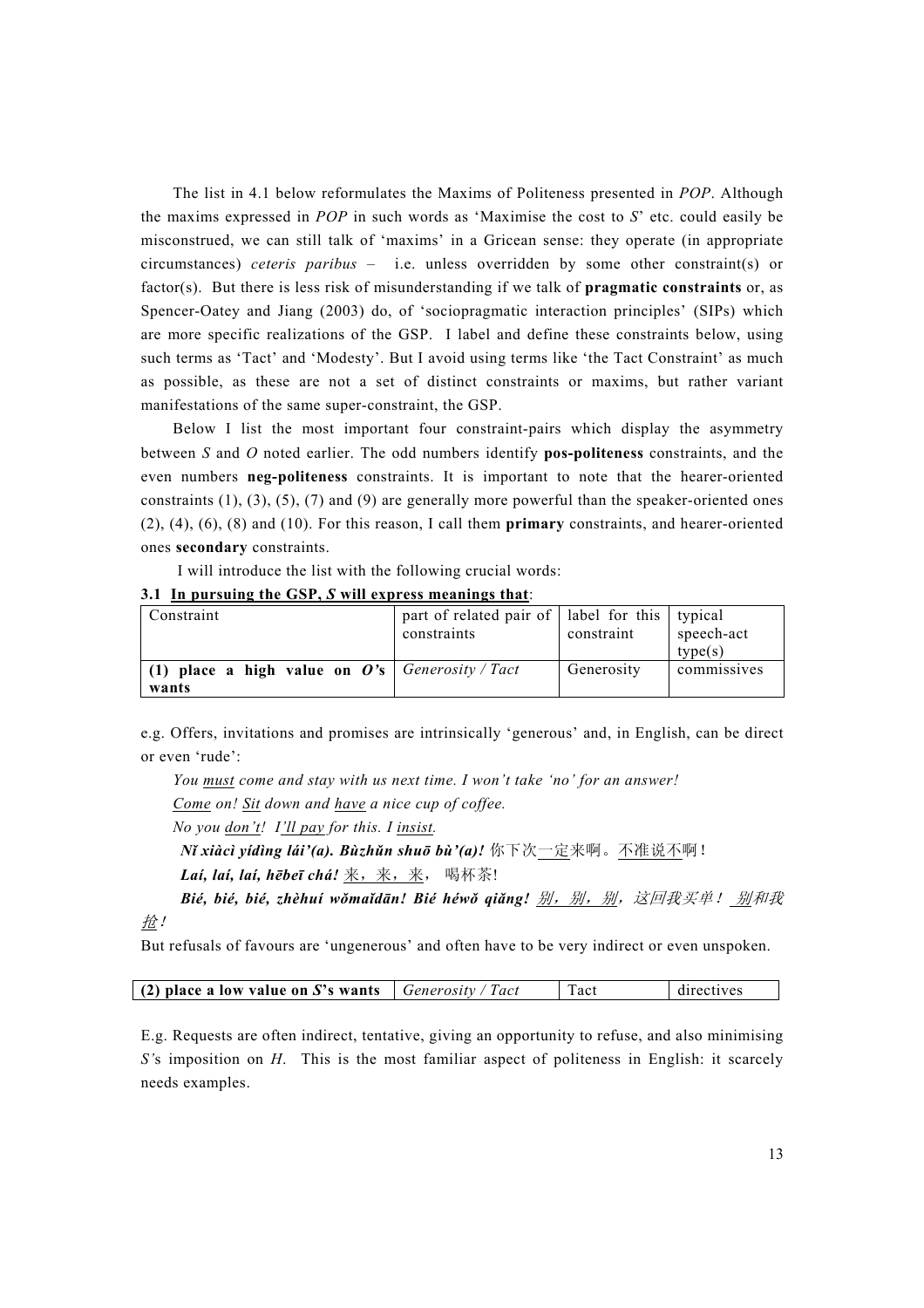**A:** *Could I help myself to a tiny sip of sherry?* **B:** *Of course you can! Have as much as you like!* 

In this rather exaggerated polite exchange, A observes Tact and B observes Generosity.

| (3) place a high value on $O^s$ <i>Approbation</i> |         | $\angle$ Approbation compliments |  |
|----------------------------------------------------|---------|----------------------------------|--|
| qualities                                          | Modesty |                                  |  |

For example, we like to pay (and be paid) compliments, if it seems appropriate to do so. (Insincere or excessive compliments count as flattery, and receive a more mixed reception.) Run-of-the-mill compliments like *Your garden looks so lovely* and *What a pretty dress!* are familiar occurrences. In some activity types complimentary language is a virtual necessity – e.g. guest praises host(ess)'s meal; academic introduces lecture of visiting senior professor:

1) *Tài hǎochī(le)! Nǐde chùyì hé dàfàndiàn chúshī yǒude bǐ(le)!* 太好吃了!你的厨艺和 大饭店厨师有得比了!(They are so delicious! Your cuisine is as good as that of a chef at any big restaurant!)

## 2) *Hěn róngxìng yāoqǐngdào zài \*lǐngyù zuòchū jiéchū gòngxiànde*

*\*jiàoshòu láigěi wǒmén zuòbàogào.* 很荣幸邀请到在\*领域做出杰出贡献的\*教授来给我 们做报告。 (It's a great honour for us to have invited Professor\* who has made great contribution to \* field to give us a lecture.)

On the other hand, criticisms of *O* are hedged and muted: *You could have done better. It wasn't terribly good.* These criticisms would not take place at all, of course, in the host-guest situations mentioned above. But they would be more likely where the requirement of politeness is lessened: either where *S* had a dominant social role, or where *O* was a third party, not the hearer.

| (4)<br>place a low value on |  | S's | Approbation |  | Modest | self-      |
|-----------------------------|--|-----|-------------|--|--------|------------|
| qualities                   |  |     | Modestv     |  |        | evaluation |
|                             |  |     |             |  |        |            |

e.g. Self-deprecation (if sincere, even if exaggerated) is often felt to be polite:

**A:** ... *I'm so dumb, I don't even know it. hhh! heh* 

**B:** *Y-no, y- you're not du :mb* (Pomerantz, 1975: 93; quoted in Levinson 1983)

In this example, the modesty of *S*'s utterance elicits a denial from *H*, in accordance with Approbation. This kind of gratuitous self-deprecation is sometimes called 'fishing for compliments'), and the *PP* predicts that it will be followed by an (implied) denial and an (implied) compliment:

**A:** *Wǒ tàibèn(le), zhème jiǎndānde wèntí háixiǎngle bàntiān***.** 我太笨了, 这么简单的问 题还想了半天! (I'm so dumb. I can't believe it has taken me so long to figure out such a simple question!)

**B:** *Nǐ háibèn(na)? Nà zhèshìshàng jiù méiyǒu cōngmíngrén(le***).** 你还笨哪?那这世上就 没有聪明人了! (Come on! If you were dumb, there wouldn't exist any smart guy in the world!)

In keeping with Modesty, it is disfavoured to agree with compliments, but *H* may pay a compliment in return: *Gee, it's nice of you to say that.* Or *H* may respond with apparent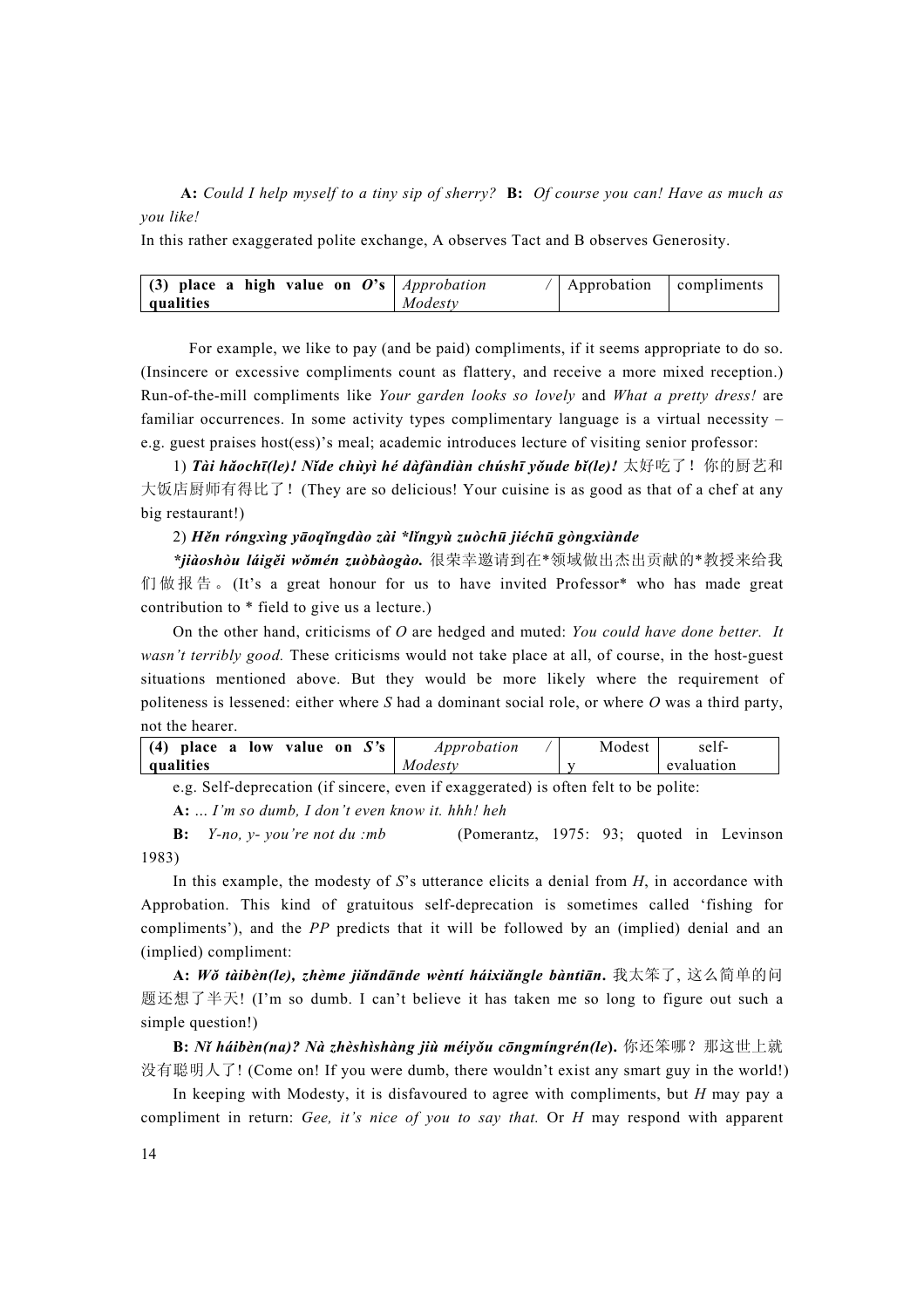disbelief: *Oh, do you really think so?* Or *H* may thank the complimenter: *Thank you. It's nice of you to say so, but....* These are favoured as ways of showing you appreciate a compliment, and at the same time you are suitably modest about it. Another strategy is to 'deflect' a compliment, neither agreeing or disagreeing with it, but making a remark which downgrades the attribution of high value to oneself:

**A:** *I really like your outfit.* **B:** *Oh, it's just something I picked up in a sale.* 

In China as in Japan, it is said that traditionally a hearer will disagree with a compliment:

Here is an MA student complimenting another MA student on her high grades in the examination:

#### **A:** *Nǐ kě zhēnbàng!* 你可真棒!(You did really well!)

**B:** *Bù, bù, bù, dōu méishénmeyòng...* 不,不,不,都没什么用… (No, no, no, they don't mean much…)

Here is a Japanese example from Tanaka (2001: 248):

**A:** *totemo oniai desu ne* (That suits you very well)

**B:** *sonna koto nia-n-desu kedo* (Well, not really...)

Another way to mitigate the attribution of value to *S* is to attribute the success to luck: *Well, yeah, somehow I was lucky enough to win the first prize*. This still seems a little like boasting, and is probably less acceptable in Eastern societies than in Western societies.⑧ Selfpraise is immodest, and so often has to be reluctant. In this example, the hedging expressions diminishing self-assertiveness are underlined:

*I mean I think I'm a pretty straight sort of a guy.* ⑨

-

This is particularly noticeable, for example, on TV, in interviews with victorious sportsmen/women, or politicians who have won elections. Victory speeches often contain *we* rather than *I*, to emphasise collective rather than individual merit. This helps to reduce the impression that *S* is being boastful, attributing achievements to himself/herself:

*Well, we did a pretty good job, thanks to tremendous efforts by all the folks here*.

The following utterances were from a Chinese table tennis player after she won a championship, which my informants think is a very typical Chinese example:

Gănxiè lingdăo gělle wŏ hěnduō bǐsàide jīhuì, gǎnxiè jiàoliàn wèi wŏ fùchūde hōnshuǐ, *gǎnxiè zhōngguó pīngpāngduì zhègè guāngróngde jítǐ.* 感谢领导给了我很多比赛锻炼的 机会,感谢教练为我付出的汗水,感谢中国乒乓队这个光荣的集体。 (Thanks to the leaders who provided me with many chances of taking part in the competitions; thanks to the coach who has done so much to me; thanks to the China Table Tennis Team, this glorious collective.)

| place a high value on<br>(5)   | $($ of<br>Obligation | apology. |
|--------------------------------|----------------------|----------|
| obligation to $\boldsymbol{0}$ | S to $O$             | thanks   |

⑧ However, Fu Pei and Luo Qin (personal communication) point out that such 'traditional' forms of polite behaviour may no longer be observed among the younger generation in China. A similar comment has been made by Noriko Tanaka about Japan.

⑨ Spoken by Tony Blair, British Prime Minister, in a BBC interview with John Humphries, 15 Nov. 1997.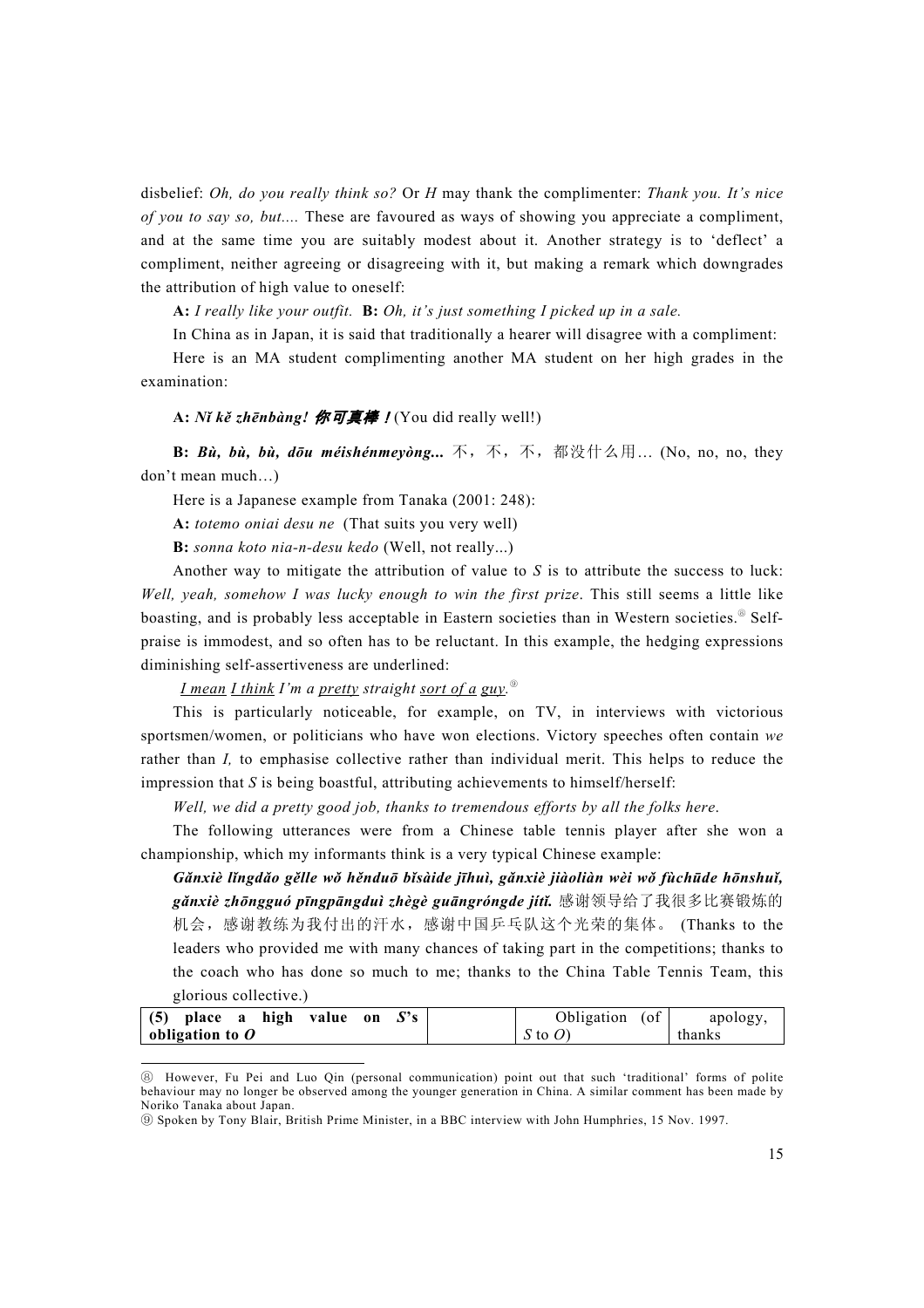Apologies for some offence by *S* to *H* are examples of polite speech acts giving high prominence to *S*'s fault and obligation to *O*: *I'm (terribly) sorry. Please excuse me. I'm afraid I'll have to leave early.* 

A similar case is the expression of gratitude for some favour *H* has done to *S*: *Thanks. Thank you very much. Thank you very much indeed.* These can be intensified to express greater obligation. Compare in Chinese: *Xìe-xie. Xìe-xie ni. Hēicháng gǎnxiè***.** 

| (6)<br>place a low | value<br>- on | Obligation | $\int$ of | responses     |
|--------------------|---------------|------------|-----------|---------------|
| obligation to $S$  |               | O to $S$   |           | to thanks and |
|                    |               |            |           | apologies     |

On the other hand, responses to apologies often minimise the fault: *It's okay. Don't worry. It was nothing.* Similarly, responses to thanks often minimise the debt: *That's all right. You're welcome. No problem. Glad to be of help. It was a pleasure.* In Chinese: A: *Duì-bu-qǐ* (Sorry). B: *Mei-guàn-xi* (It's all right).

| $(7)$ place a high value on $O's$ | Agreement | agreeing,   |
|-----------------------------------|-----------|-------------|
| opinions                          |           | disagreeing |

In responding to others' opinions or judgements, agreement is the *preferred* response and disagreement is *dispreferred*: ⑩

**A:** *It's a beautiful view, isn't it?* **B:** *Yeah, absolutely gorgeous.* 

Intensification (as in *gorgeous* above, or more stereotypically in answers like *Absolutely!*) enhance the polite effect of agreement, whereas mitigated agreement has the opposite effect (as is *Yeah, it's not bad. I suppose it's okay*). On the other hand, disagreement, as a dispreferred response, is frequently preceded by delay, hesitation, or the use of temporizing expressions such as *Well…*. Instead of intensifying disagreement, English speakers tend to opt for mitigation – for partial, hedged or indirect disagreement: *Do you really think so? I would have thought... Yes, but don't you think...? I agree, but....* In Japanese:

**Old lady:** *Saikin-no-koto-nanka-de-mo, Koizumi-san-wa hontooni yoku-yatteiru wa yo ne.*  (Mr Koizumi has been doing a really good job dealing with recent issues, hasn't he?)

**Male student:** *Soo-da-ne, o-baa-chan. Koizumi-san-wa jieitai-o haken-shitari, iroiroyatte-kureteru-to-omou-yo. Taihenna-koto-da-to omou-ne.* (Yes, grandma. I think Mr Koizumi has done various things like sending the Self-Defence Force and so on. They seem to be serious issues.) $11$ 

Here the student (who, it seems, actually disagreed with the old lady regarding the Japanese prime minister) avoided outright disagreement, but at the same time avoided agreeing with her, which would have violated Grice's Quality Maxim.

| $(8)$ place a low value on $S$ 's<br>opinions | -Jpinion<br>reticence | giving opinions |
|-----------------------------------------------|-----------------------|-----------------|
|-----------------------------------------------|-----------------------|-----------------|

⑩ On preference organization in discourse, including the preference for agreement, see Levinson (1983: 332-345). It is strange that Levinson here does not develop the relation between preference structure and politeness. For me, the PP provides an obvious explanation for many of the dialogue asymmetries pointed out in his chapter 6 on conversational structure.

<sup>11</sup> This example is from Suzuki (2005: 232, 236-7).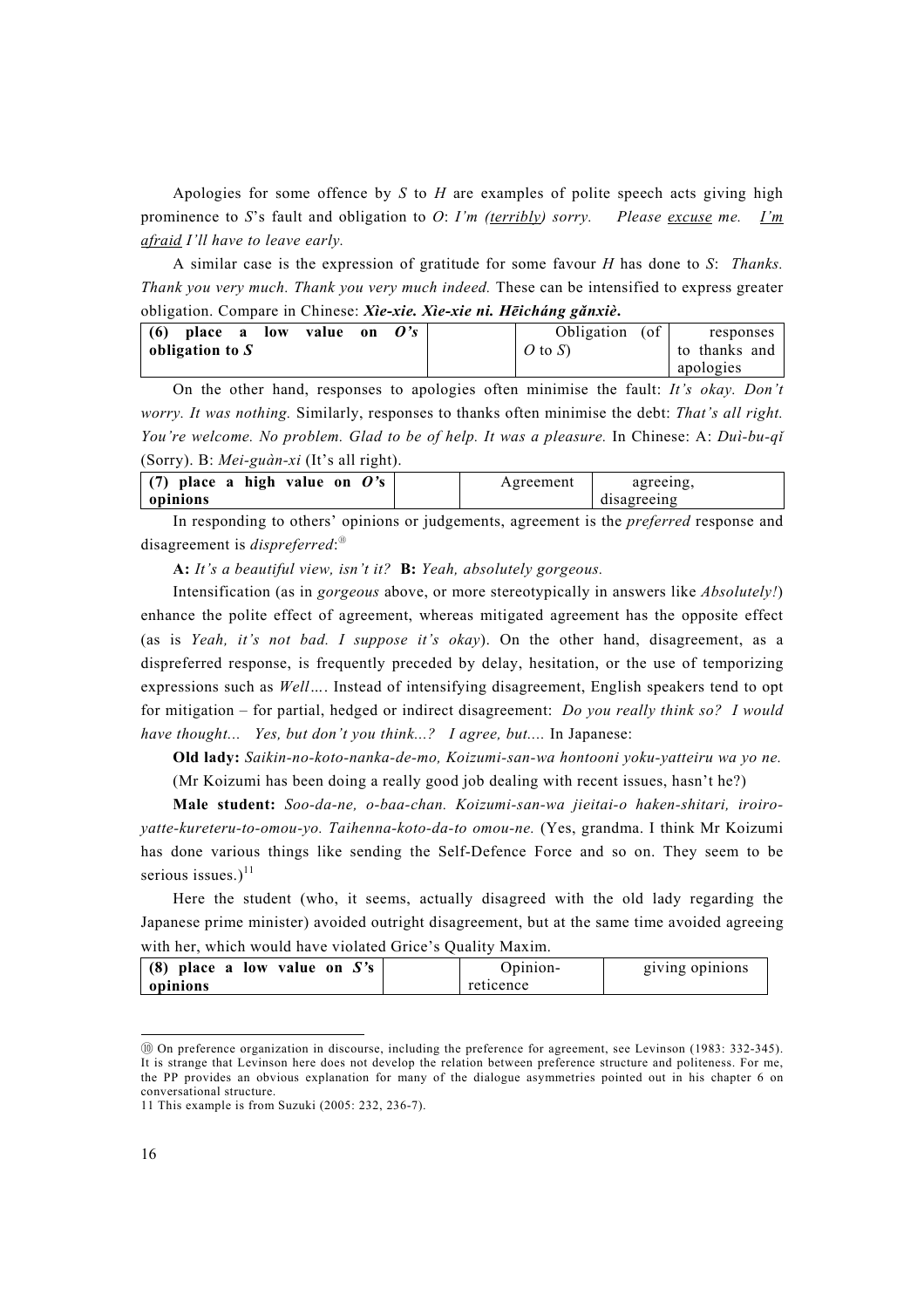As shown in the last example, people frequently soften the force of their own opinions, by using propositional hedges such as *I think, I guess, I don't suppose, It might be that....* In other cases, *S* consults *H'*s opinion, deferring to *H'*s supposed greater understanding, wisdom, or experience. In contrast, there is a low tolerance of opinionated behaviour, where people express their opinions forcefully, as if they matter more than others'. Expressing an opinion in Japanese society may be seen as potentially offensive especially to superiors, in that an opinion may imply a criticism. For example, in western countries it is felt to be positively helpful to ask questions and express opinions in the discussion period following a lecture: if no such interaction takes place, the visiting speaker may feel the presentation was a 'flop'. However, in Japan (and I am told to some extent in China) it may be felt impolite to present a different opinion from that of an 'honoured speaker'.

| $(9)$ place a high value on $O's$ | Sympathy | expressing feelings |
|-----------------------------------|----------|---------------------|
| feelings                          |          |                     |

A constraint of Sympathy or Concern is needed to explain why we put a high value on other people's feelings in such speech acts as congratulations and condolences. It is polite to show others that you empathise with them. Congratulations, good wishes and condolences are all intrinsically courteous speech acts, and need no mitigation: *Congratulations! Well done. Have a good time! Enjoy your meal* or on a sadder note: *I was so sorry to hear about your aunt....* Similar to condolences are inquiries about people's health, showing sympathy and concern: *How's your mother? I hope she's feeling better....* Since these are all 'courteous', they can be made more courteous by intensification. That is, it is easy to make them more extreme, by heightening the degree of gradable expressions they contain: *'Warmest congratulations!' 'I was so terribly sorry to hear about...' 'I do hope she's feeling much better...' 'Have a wonderful time! '*

| $(10)$ place a low value on $S$ 's<br>Feeling-<br>feelings<br>reticence | suppressing<br>teelings |
|-------------------------------------------------------------------------|-------------------------|
|-------------------------------------------------------------------------|-------------------------|

The corresponding negative-politeness constraint places a low value on one's own feelings. For example, B&L (1978: 240) say 'it appears that in English one shouldn't admit that one is feeling too bad', and quote the following:

 **A:** *Hi, how are you?* 

 **B:** *Oh, fine. Actually though …* 

The first response to questions like *How are you?* is likely to suppress any bad news, even though B may be tempted to share his/her troubles.

### **3.2 Where further investigation is needed**

In concluding the section, it should be noted that the ten 'subconstraints' are of different degrees of importance and have variable constraining power. On the whole, it seems the constraints towards the end of the list are less powerful than those at the beginning. But, like most observations in this paper, this needs further investigation.

Moreover, the list of constraints 1-10 above may be incomplete. These are simply the most important manifestations of the GSP. In *POP*, I called these 'maxims', and critics found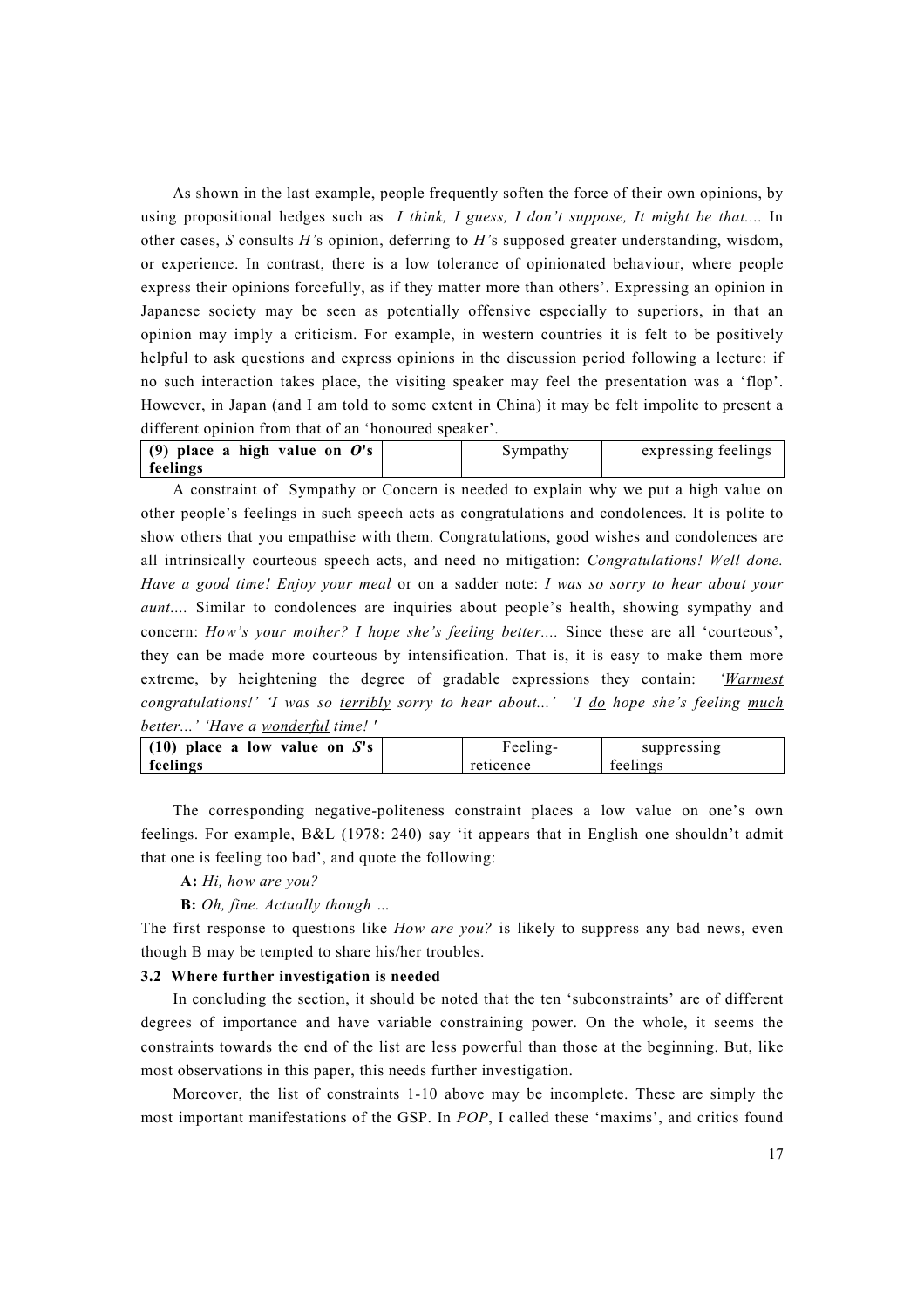it easy to criticise me for presenting an seemingly open-ended set of maxims, in contrast to Grice's four. But the essential point is that these are not separate, independent constraints or maxims: they are instances of the operation of the GSP as 'super-maxim'. Other instances, such as manifestations of the GSP in turn-taking behaviour, could be mentioned (but will not be explored further here).

#### **4. Important disclaimers and caveats**

It is easy to oversimplify or misinterpret the workings of the PP. For example, some have imagined it as some kind of absolute rule of conduct – which, as experience shows, is not in accordance with reality. In practice, politeness is always a matter of degree, and can be affected by a number of different factors not yet mentioned. It is therefore important to bear in mind a number of caveats:

#### **4.1 People are not always polite!**

Of course, the PP is not always observed. The degree to which it is observed is sensitive to the (i) vertical distance (upward) and the (ii) horizontal distance between *S* and *O* (B&L's P and D factors), as well as other factors – see 4.3. When horizontal distance is reduced (e.g. in communication with familiars or intimates) absolute politeness is also reduced – until we move into the zone of non-politeness or impoliteness. In addition, like Grice's CP, the PP can be violated, flouted or suspended. Although this article has focussed particularly on politeness, impolite communicative behaviour is well worth studying in its own right, and particular activity types in which impoliteness is conventionalized and 'normal' have been studied by Culpeper (1996, 2005). My position, incidentally, is that a theory of politeness is inevitably also a theory of impoliteness, since impoliteness is a non-observance or violation of the constraints of politeness. See also 4.3 below.

# **4.2 Positive politeness and Pos-politeness**

I have already signalled the difference between B&L's 'positive politeness' and mine, terminologically distinguished as 'pos-politeness'. I disagree with B&L (1978: 107-118), who define positive politeness so broadly as to include claims of common ground or solidarity.<sup>12</sup> I would say that such strategies, such as the use of familiar forms of address, are associated with reduction of social distance, so that when P and D are very small the PP applies minimally if at all. This assertion of familiarity or camaraderie with *H* may have one effect which resembles pos-politeness: it promotes concord or conviviality. But the reasoning behind it is different: instead of showing **asymmetry** (high evaluation or deference to *H*), *S* claims solidarity with *H*, making deference unnecessary because of closeness. Hence I am defining 'positive politeness' more narrowly than B&L to exclude what Robin Lakoff called **camaraderie** (Lakoff 1990: 38 – see Section 7 below).

<sup>12</sup> Perhaps the most extreme case is B&L's claim that *God you're farty tonight* (1978: 109) is an instance of positive politeness. There has been much discussion of the flexible meaning of 'politeness' and similar terms in other languages, but this example seems to stretch it beyond breaking point.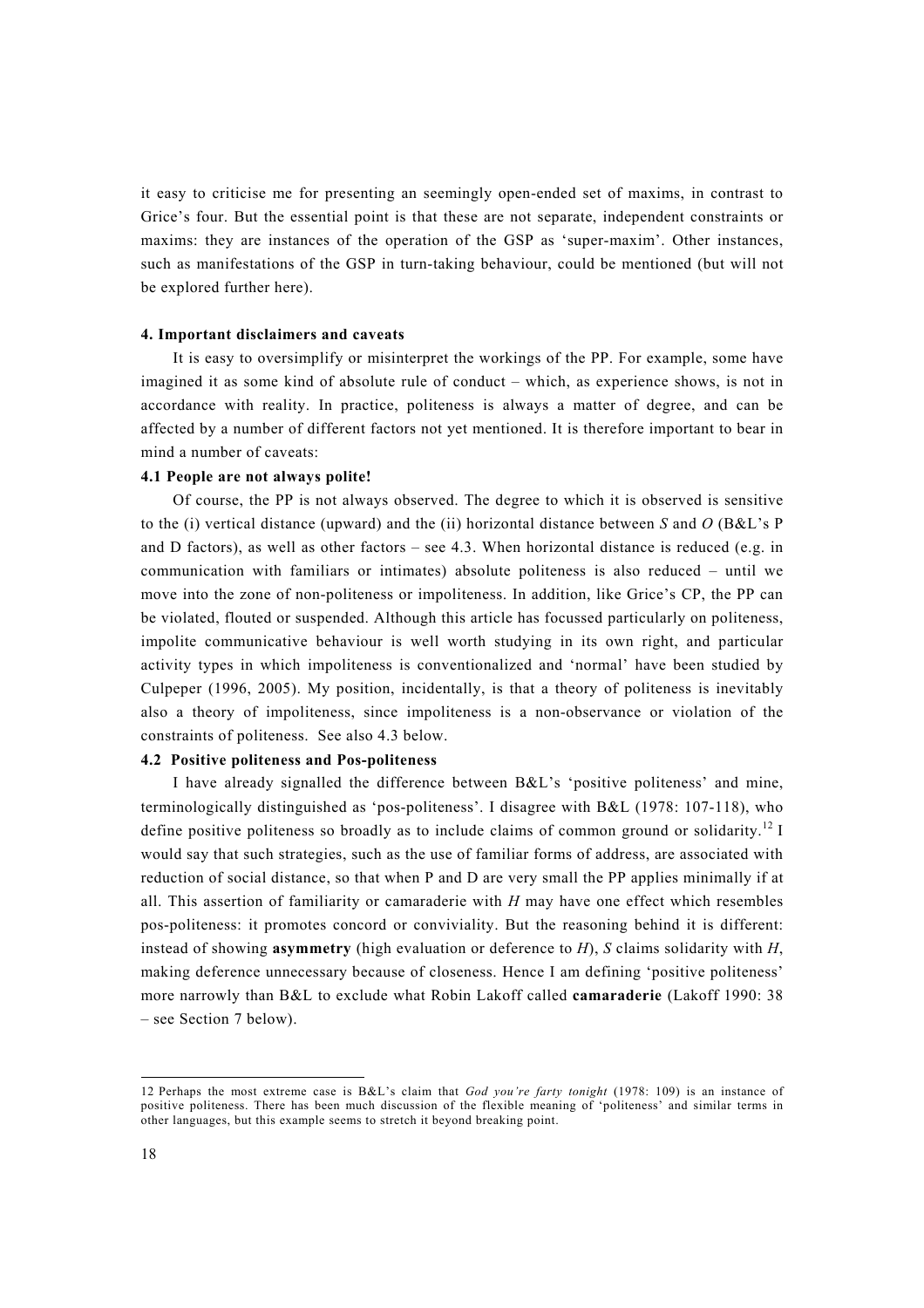On the other hand, I am giving pos-politeness a bigger role that is allowed for by B&L. For them, positive politeness is just one means of redress for an FTA. In this sense, then, positive politeness acts in the service of a 'negative' avoidance principle. For me, however, pos-politeness is chiefly an enhancement of face: by attributing value to *H*, for example in offering, complimenting, offering sympathy, *S* is primarily performing a **face enhancing act** (sometimes better described as a face-maintaining act) or **FEA** (see Suzuki 2005), not a face threatening act.

#### **4.3 Irony and Banter**

A further effect is that people may **exploit** lack of politeness or impoliteness to assert solidarity or intimacy, just as they may exploit politeness to assert social distance. In *POP* it is proposed that the PP can be exploited for special purposes. I argue that the 'Irony principle' and the 'Banter principle' are second-order principles which are rooted in violations of the CP or the PP, and which work in contrary directions.

Irony is mock-politeness. For example, one person may say to another, who should be working: *That's right - have a good rest.* Banter is mock-impoliteness. During a card-game in the student common room, one student may say to another:

*What a mean, cowardly trick*!

Later, passing round snacks over a drink in the bar, one of the students may say:

*Hey, don't take all of it, you greedy bastard!*

B&L (1978: 129) give the example of *How about lending me this old heap of junk?*, referring to *H*'s new Cadillac (regarding the joke, however, as a strategy of positive politeness rather than of banter.) These are not treated seriously, and addressees probably smile or laugh when they are said.

Irony maintains politeness on the surface, but at a deeper level is intended to offend. Banter is offensive on the surface, but at a deeper level is intended to maintain comity. Chinese examples of irony and banter are shown respectively in 1) and 2):

1) (A has got up very late)

**B (A's father):** *Nǐ qǐde tàizǎo(le), tiān dōu hái méiliàng(ne)!* 你起得太早了,天都还没 亮呢!(You got up so early! It's still dark outside.)

2) (**A** shows off her new shoes)

 **B** (A's close friend) with a smile: *Chòuměi!* 臭美! (Stinky beauty! [=Showy!])

With irony, the 'reversal' of interpretation occurs because the apparently polite remark is made in a situation where it is clear that the remark is not intended to be serious. e.g. *That's right – have a good rest* is a polite thing to say where *H* has worked hard and is exhausted. But in a situation where *S* and *H* are supposed to be working hard, and *H* is taking it easy, this could not possibly be the intended meaning. To avoid any misunderstanding, of course, irony (like banter) is often associated with a special unfriendly demeanour or tone of voice, whereas banter is associated with a friendly demeanour, laughter, etc.

With banter, again, the 'reversal' of interpretation occurs because the 'impolite' remark cannot be treated as serious. Banter is a way of reinforcing in-group solidarity: it is a way of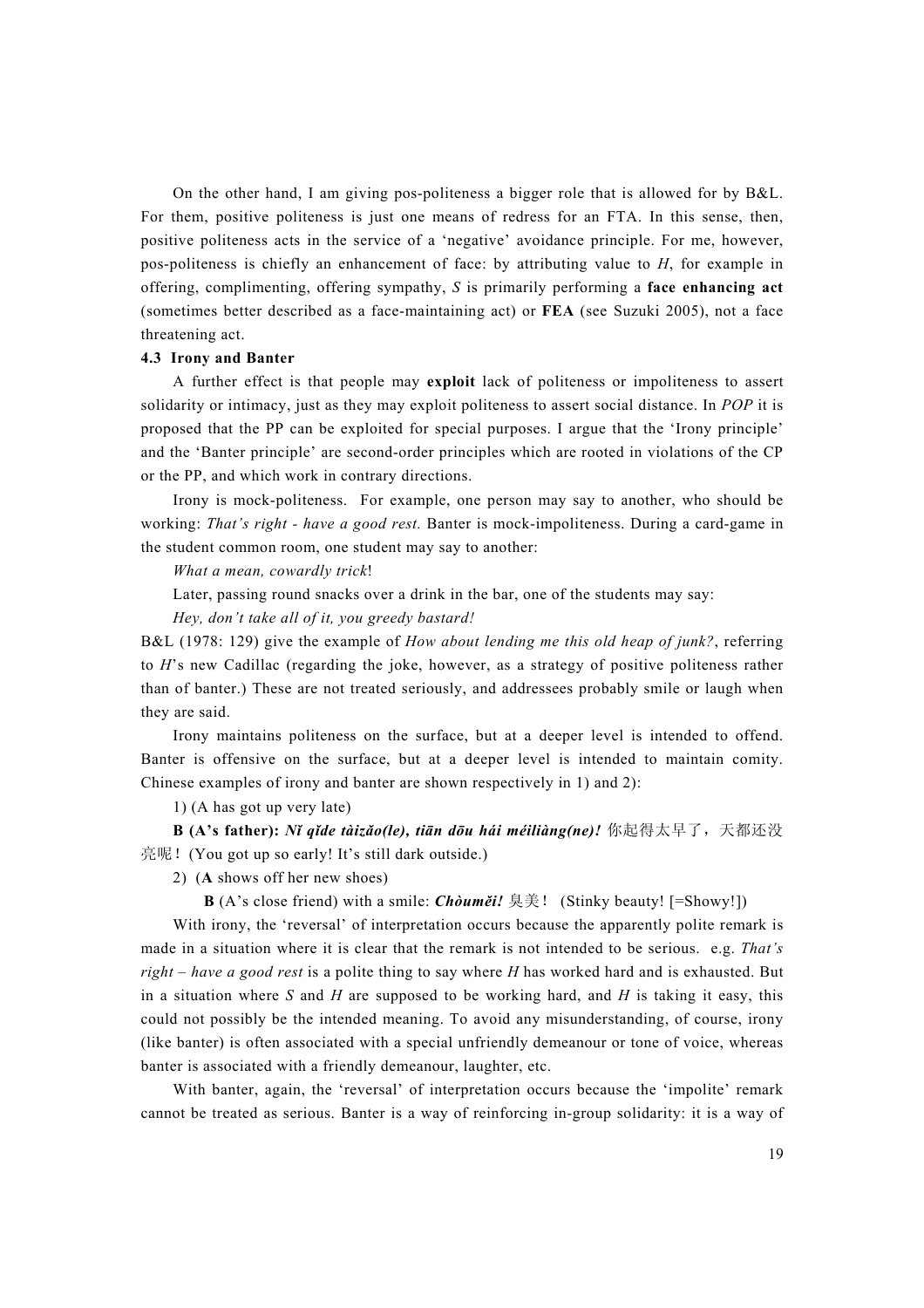saying 'We do not need to be polite to one another: I can insult you, and you will think it a joke. This proves what good friends we are.'

Banter can offend against either speaker-oriented or hearer-oriented politeness. The following example (occurring in answer to a compliment praising *S*'s skirt) is a mock-boast, offending against speaker-oriented politeness – boastfulness being a form of immodesty:

*Nàshì! Yě bùxiǎngxiǎng wǒ shì shénmerén?* 那是!也不想想我是什么人?

(Of course it is! You know what taste I always have!)

On the other hand, example 2) above is a mock-criticism offending against hearer-oriented politeness – since polite criticisms of *H* are likely be muted or indirect.

**4.4 The maxims or constraints may compete or clash with one another** 

Examples where constraints can compete are:

(i) Arguing over who should pay the bill in a restaurant: Here Generosity competes with Agreement. Unless there is a clear understanding that one person is being treated by the other, Generosity motivates each of the two people having a meal to offer to pay the bill. Although in general, arguments are not considered 'polite' events, in this case the anti-disagreement motive is outweighed by the pro-generosity motive. Hence arguing about the bill may be considered a polite ritual, and may continue for some time.

 (ii) Giving advice: Generosity can compete with Agreement and Modesty: giving advice means offering the benefit of your opinion to *O*, but it can also imply that you value your own opinion above that of *O*. Hence advice is a double-edged speech act, and is commonly introduced with markers of unreality, conditionality, tentativeness:

*If I were you, I'd.... Wouldn't it be better if..... Could I suggest.....* 

Examples in Chinese:

*Nǐ kàn zhèyàng shìbúshì xíngdétōng***, …***?* 你看这样是不是行得通,……? (Would you please see whether it would be okay to…?)

*Yǒuméiyǒu kěnéng …?* 有没有可能……? (Would it be feasible if …?) and in Korean:

*Jeoramyon, ... hagesseoyo. ...haneunge johji anheulkkayo* 

(iii) Offering, inviting: Generosity can compete with Modesty. Thus after preparing abundant food, a Japanese hostess may say:

*Nani mo arimasen ga, dōzo.* (There's nothing [special / to eat], but please...)

This is almost paradoxical. The speaker simultaneously has to imply generosity and modesty. She has to recommend the food, and not recommend it. There is also a possible conflict between Generosity and Tact. These two constraints often work hand in hand: a welljudged offer will be both clearly generous in sacrificing *S'*s interests and tactful in serving the assumed wants of *H*. However, a tentative offer such as the following seems to arise from a conflict of constraints:

*I don't know if you'd like this dress. I just picked it up in a junk shop the other day*. *It's really nothing*.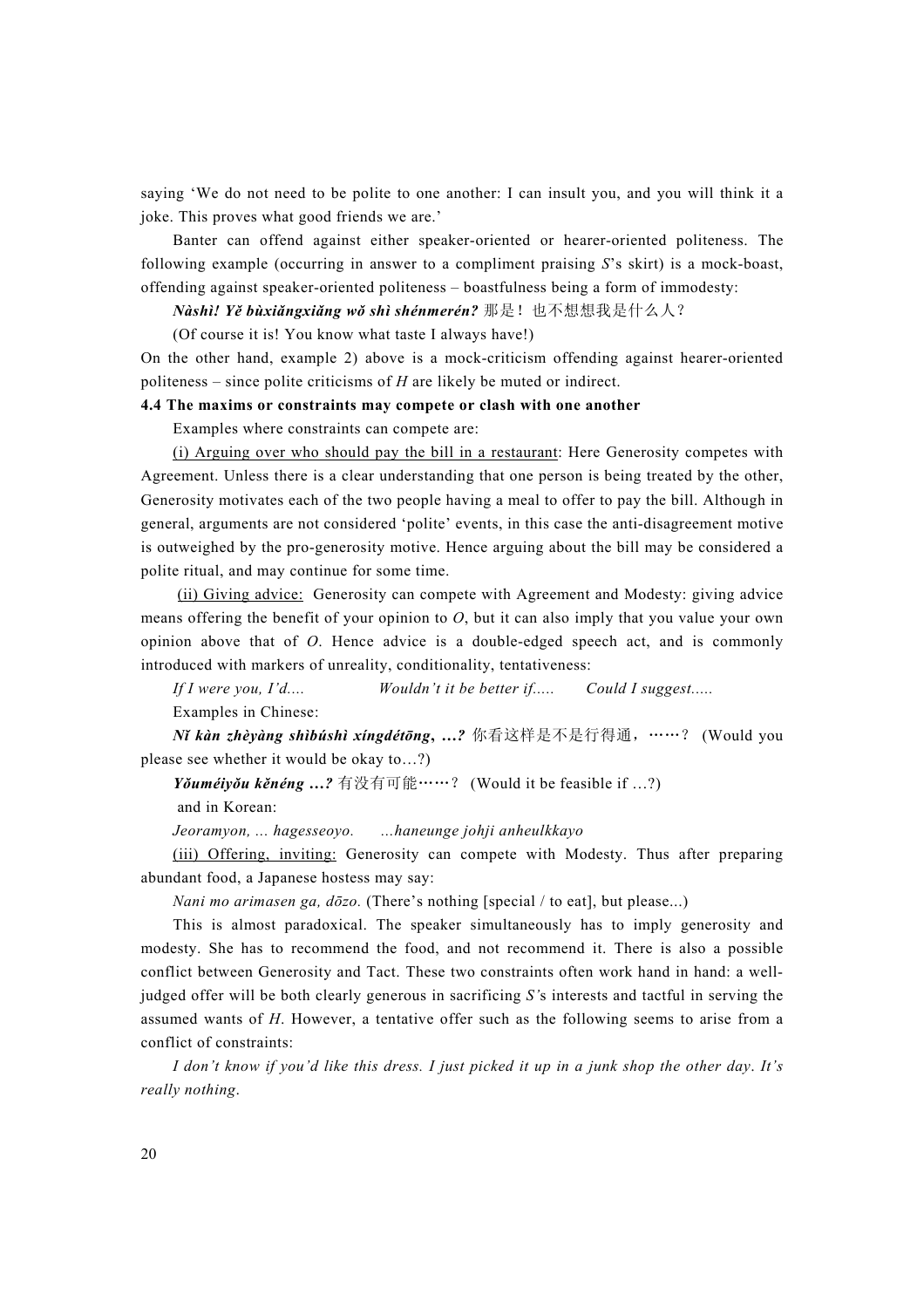If this is an offer, then its tentativeness (disparaging the gift) might make it seem ungenerous. But this impression may be due to competition between Generosity and Tact: *S*  may be genuinely uncertain whether the gift will please, and to 'force' an unwanted gift on someone would be tactless. In addition, *S* may be exaggerating the worthlessness of the offer, partly as a way of thwarting  $O$ 's expected polite reluctance to accept (see 4.6).

(iv) Competition or conflict with the CP: It is assumed (as in *POP*) that there can be competition between the maxims/constraints of the PP and the maxims/constraints of the Cooperative Principle (CP). For example, an exaggerated compliment, apparently maximising Approbation, may be rejected as 'flattery' because it conflicts with the Maxim of Quality (= truthfulness). Other speech acts of pos-politeness may also be considered insincere if they are overdone. Hence, although such speech acts as compliments, apologies, and offers lend themselves to intensification or exaggeration, the CP puts a limit on the degree of exaggeration which is acceptable. A different case of conflict with the CP arises with speech acts of negpoliteness, for example where Approbation competes with Quality or Quantity: A: *I'm getting fat hh.* B: silence: [implying Agreement] (Levinson 1983: 339). Potential disagreement may be masked by not speaking the truth, or by leaving something unsaid.

# **4.5 We use scales to assess the appropriate degree of politeness**

Politeness is itself a matter of degree, and determining the appropriate degree of (relative) politeness depends on other scales of value. The most important of these are:

(i) Vertical distance between *S* and *O* (in terms of status, power, role, age, etc.) [cf. B&L's P]

(ii) Horizontal distance between *S* and *O* (intimate, familiar, acquaintance, stranger, etc.)  $[cf. B&L's D]$ 

(iii) Weight or value: how large is the benefit, the cost, the favour, the obligation, etc. [cf. B&L's R]

i.e. the real socially-defined value of what is being transacted.

(iv) Strength of socially-defined rights and obligations (e.g. a teacher's obligations to a student; a host's obligations to a guest, service providers' obligations to their clients or customers.

(v) 'Self-territory' and 'other-territory' (in-group membership vs. out-group). There are degrees of membership of 'self-territory' and 'other-territory'.

This last factor determines who belongs to the domain of *S* and who to the domain of *O* for the purposes of the GSP. An illustration of in-group membership is the strong group association, in some Eastern cultures, between members of a family. One result of this is the requirement to be humble or modest not only about oneself (in addressing out-groupers), but to be humble about other members of one's family. Hence in Korean and Japanese, and traditionally in Chinese, different terms are used for 'my wife' and 'your wife', the former being to varying degrees uncomplimentary and the latter to varying degrees complimentary (honorific). For example:

*anae/jibsaram/ansaram v. buin/samonim* in Korean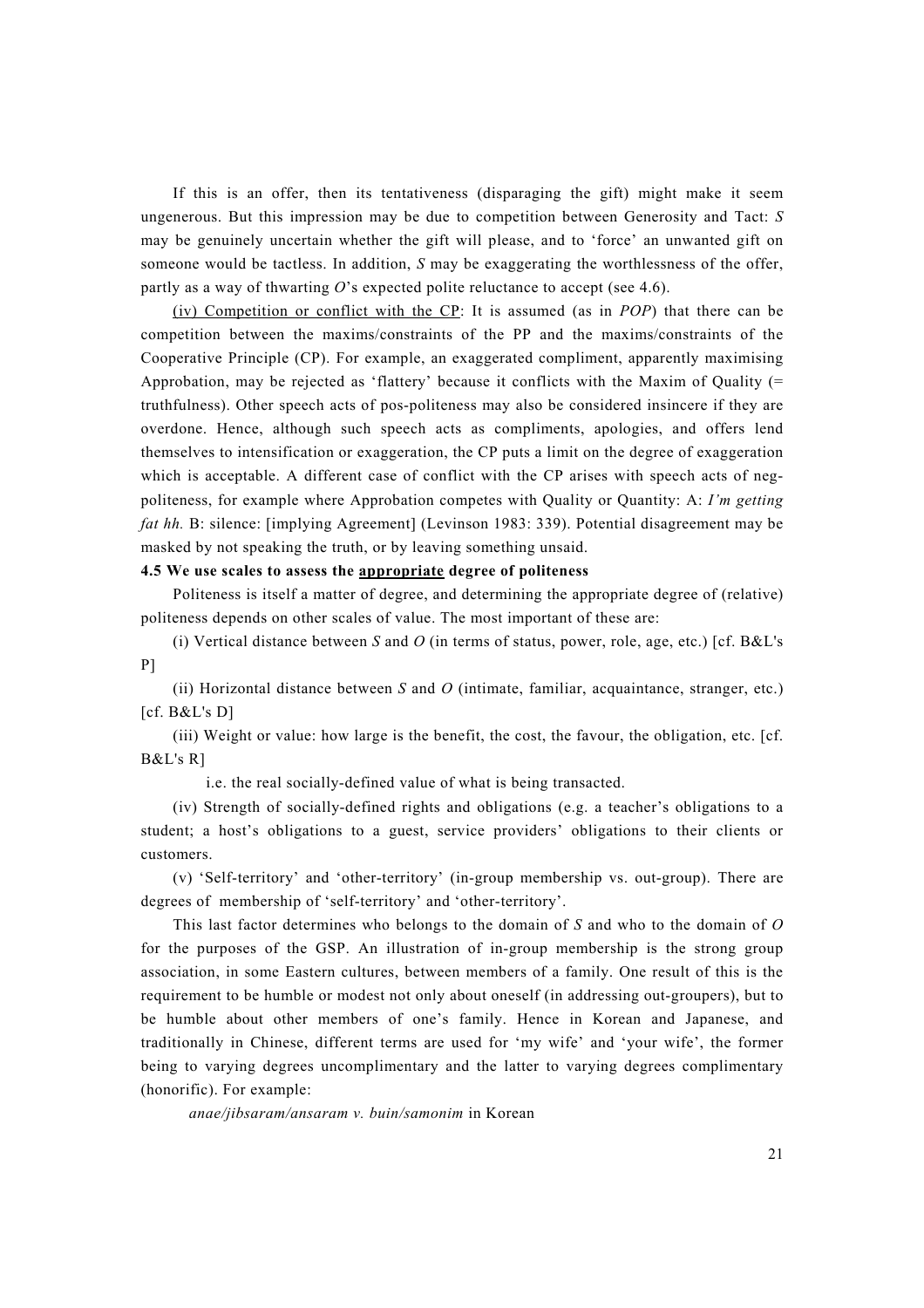#### *nyōbō/kanai/tsuma* v. *okusan/okusama* in Japanese.

# **4.6 Attributing politeness to** *H*

One added complexity to the account of politeness relates to the asymmetry between *S* and *H*, discussed in 3.4 (b). What is polite from *S'*s viewpoint is impolite from *H*'s viewpoint, so that to be successfully polite, *S* sometimes needs to override an anticipated polite response from *H*. This is part of the explanation of insistent invitations such as *You must come and stay with us – I insist!*, giving *H* apparently no choice in the matter. In addition to this, it is polite, on *S*'s part, to assume that *H* will be polite. After all, 'politeness' is evaluated highly in people's behaviour, so to attribute politeness to *H* is a manifestation of Approbation. Another example of awareness for one another's politeness is seen in the following negotiation over an offer of a lift, quoted by Gu  $(1990)$ :<sup>13</sup>

**A:** *I can drop you in town if you like.* 

**B:** *It's very kind of you, but it will cause you some inconvenience, won't it?* 

**A:** *No, not at all. I'm going in that direction.* 

After *A*'s offer has been explored, and its degree of Generosity ascertained, *B* can then go ahead and accept it. The interesting point is that *A's* reassurance *I'm going in that direction*, while it reduces *A*'s claim to Generosity, is not felt to reduce *A's* politeness in that it shows consideration for *B*'s politeness and so prepares the way for *B* to accept.

## **5. Interlinguistic and cross-cultural variation in politeness**

The use of politeness in communication is dependent on (a) the language and (b) the social or cultural milieu. Hence there are (a) linguistically-oriented and (b) socioculturally-oriented aspects of politeness. In *POP* these are termed (a) pragmalinguistic, and (b) socio-pragmatic aspects. In general, the linguistic code of politeness and the cultural values it allows *S* to express reinforce one another, but there can be some mismatch.

#### **5.1 The pragmalinguistic plane of politeness**

The values of politeness are encoded mainly through the differing morphological, syntactic and lexical resources of languages. The following list gives a few illustrations:

- Honorific forms, sentence final pragmatic markers, fading voice and utterance incompleteness in Chinese and Japanese (Ohta 1991).

- Modal verbs (including hypothetical forms *would*, *could* etc.), various hedges (e.g. *a tiny bit*) and intensifiers (e.g. *really, terribly*) in Chinese and English.

- Varied 'Self'-reference forms and 'Other'-reference forms in many languages: e.g. *nǐ* 你 and *nín* 您 in Chinese; *tu* and *vous* in French; *du* and *Sie* in German.

- Omission of 1st and 2nd person reference in Japanese and Korean; use, instead, (also in Chinese) of respectful nouns for second person reference, e.g: *zhǔrèn* 主任 (section chief**),** 

<sup>13</sup> Gu (1990: 243-4), following a somewhat similar proposal by Liu (1986), argues from this example that there are really two variants of the Generosity constraint used in invitations or offers. One is a 'content-regulating maximization' and the other is 'speech regulating minimization'. He observes (p.244) that 'If S offers H something, S will usually minimize by means of speech the cost which the offer incurs to him, and H will in turn maximize, also by means of speech, the benefit he receives from S's offer.'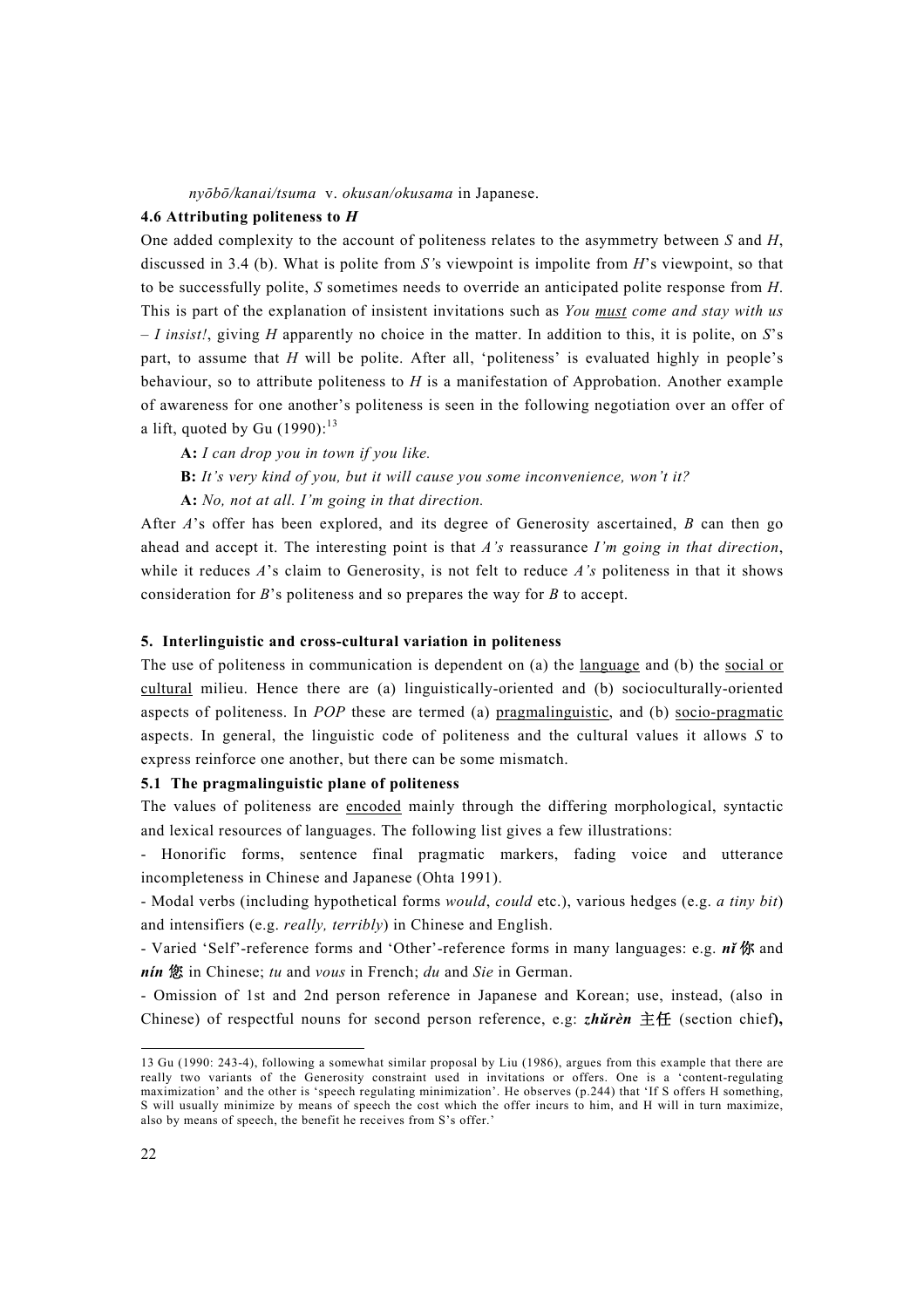*(wáng) lǎoshī* 王老师 (teacher Wang)**,** in Chinese**;** *Kacho, Sensei* in Japanese; and *Sajangnim, Seonsaengnim* in Korean.

Note that the forms encoding politeness have often become highly conventionalized, and therefore come to have a weakened force.

#### **5.2 The socio-pragmatic plane of politeness**

The socio-pragmatic factors which determine the weight of the values to be communicated are, as noted in 4.5, scalar. It seems likely that the scales are fairly general to human societies, but the values considered norms vary from culture to culture. The variation is both quantitative (i.e. in degree or position on a scale) and qualitative (i.e. in the actual social content of the scales themselves).

#### *(i) Quantitative differences in the scales influencing the norm of politeness*

Although all statements of quantitative difference in the present state of knowledge have to be provisional, this politeness framework enables us to state hypotheses such as that Modesty has a higher rating in Japanese or Korean than in 'Anglo' societies, where Tact has a high rating. (Notice we are still talking about communicative behaviour: no claim is made about whether Japanese people, as a character trait, are generally more modest than others.) Such claims gain support from certain pragmalinguistic features, such as the use of humiliative prefixes in Korean (*jolgo* 'my paper', *nuchuhan gos* – 'my home'), the use of humiliative forms (e.g. using the verb *mairu* instead of *kuru,* 'to come') in Japanese, and the exotic range of tactful indirect request forms in English (*I was just wondering if you'd mind...*). Of course such stereotypic generalizations at best are over-simplifications, but the theory does provide a framework for cross-cultural comparisons of politeness pragmatics on this level.

# *(ii) Qualitative differences in the scales influencing the norm of politeness*

e.g. Social distance is interpreted differently for Chinese and British culture.

Vertical distance (B&L's P) involves a number of different factors, such as power, age, and social status. As reported above in 2.1, Spencer-Oatey (1993) investigated the relation between Chinese graduate students and their tutors, and found it different from relations between British students and their tutors: more vertically but less horizontally distant. In Chinese, Korean and Japanese culture, I am told, age is particularly important as an index of superiority on the P scale.

 Differences between in-group and out-group (e.g. Japanese vs. the English-speaking world). In Japan apparently spouses do not normally praise their spouses or their children in talking to people of other families. In fact, there is a tradition of being 'modest' in denigrating one's family members. Similar considerations apply traditionally in China. But in American culture many spouses do this without embarrassment. In fact it might be considered a polite thing to do – polite, that is, to one's spouse.

# Differences between socially-defined rights and obligations

For example, there are rights and obligations between parents and children, between teachers and students, between hosts and guests, between bus drivers and bus passengers, etc. In requesting an action which *H* has a socially-sanctioned obligation to do, one needs to show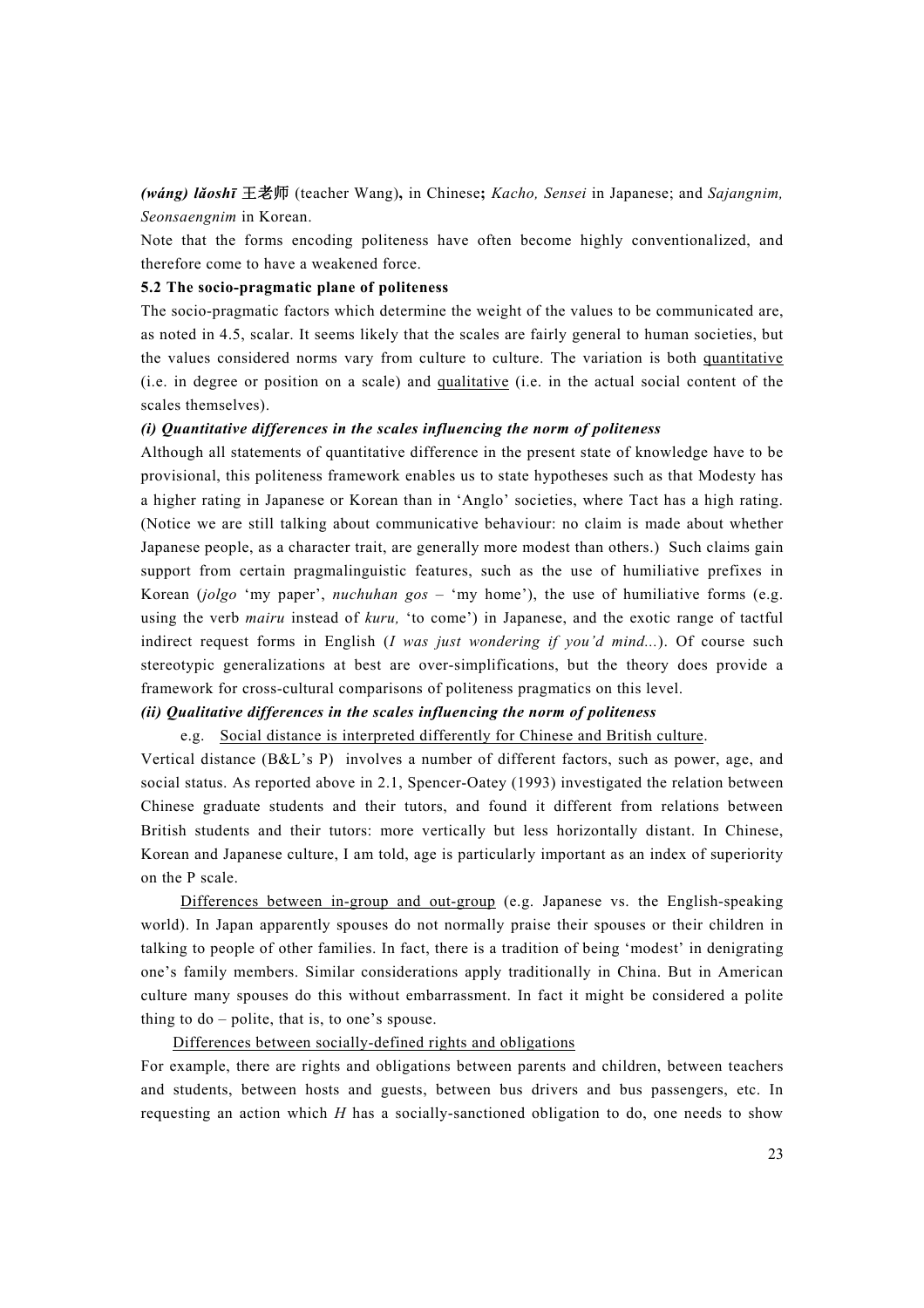less politeness than in requesting an action for which *H* has no obligation. In Japanese society, there is a well-known high degree of deference and obligation-to-serve shown by service staff (e.g. in hotels and stores) towards customers, although, like other politeness traditions in Japan, this is beginning to undergo change under the influence of 'youth culture'.

Differences in the evaluation of weight

The constraints of politeness apply to some **transaction** of a value which may be weighty to varying degrees. But the assessment of weightiness may differ from culture to culture. As an example, some goods may be considered valuable in one society but not in another. It has been claimed, for instance, that (relatively speaking) umbrellas in Japan, cigarettes in Russia, cars in the USA may be easily borrowed or given.

#### **6. A Post-script on politeness in relation to honorifics**

Honorifics are found widely among human languages, but Japanese and Korean have particularly rich and complex honorific systems. Honorifics in modern societies concern relations between *S* and *O*, and how these are grammatically encoded taking account of the relative deference or familiarity appropriate to these relations. Important here are B&L's two axes of P and D (originally used by Brown and Gilman, 1960, for discussing T and V pronouns in European languages) or, as I prefer to call them, vertical and horizontal distance.

As B&L have noted, three scales (or axes) are involved in measuring the appropriate degree of politeness required for a given utterance: the axes of vertical and horizontal distance (P and D), and the axis R representing the weight of the imposition (or of any other value transacted – e.g. the weight of value attributed to *O* in a compliment, or the debt attributed to *S* in an apology). For example, in deciding whether to say *Will you lend me..? Can I borrow...? Could I just borrow...? I wonder if I could possibly borrow...* we have to weigh up

**P** (how much higher or lower *H* is than *S* on a scale of power/status)

**D** (how distant or intimate is the relation between *S* and *H –* this includes out-group or ingroup membership).

**R**, or the cost to the lender and benefit to the borrower, of what is to be borrowed.<sup>14</sup>

Hence in politeness communication as I have just considered it here, there is also a third scale, representing the ranking in terms of value or weight (R) of what is transacted in any given speech act. Thus, unlike honorifics, which have to be used appropriately even in transactionally neutral situations such as weather reporting, this concept of politeness is relevant only to certain speech acts, those which involve a value transaction. For example, a request seeks a transaction of value from *H* to *S*. A compliment is a transaction of value from *S* to *H*. Another difference between honorific usage and transactional politeness is that, arguably, the use of honorifics is not specifically goal-oriented in the way that transactional politeness is, but is more socially constrained and dependent on convention.

<sup>14</sup> The simple additive relation between P, D and R proposed by B&L has been more or less discredited (see 2.1. above). However, it remains clear that these factors play an important role in the functioning of politeness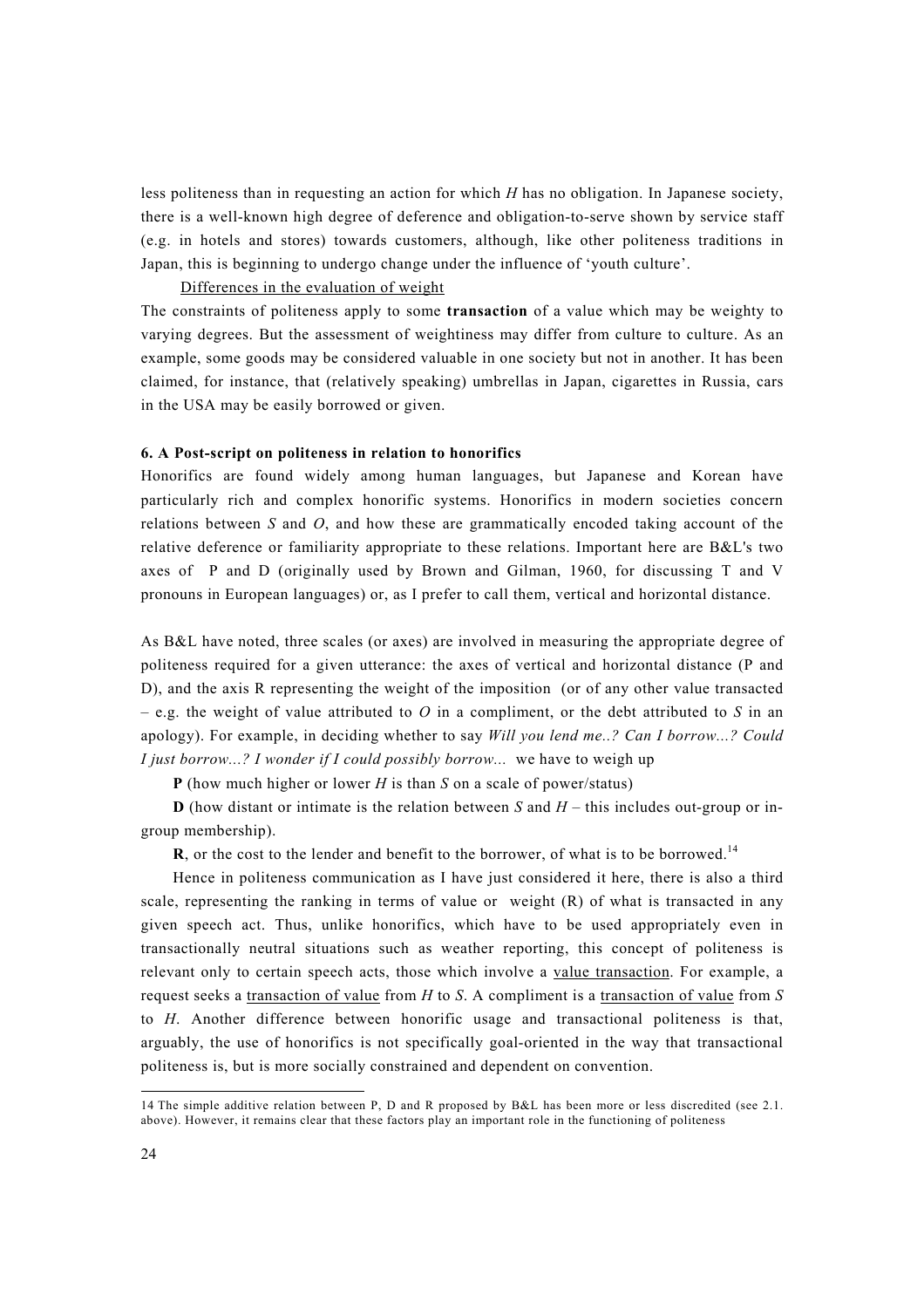These factors seem to make transactional politeness different from honorific usage. This is a major reason for disagreements between B&L and Ide, Matsumoto and others. It can be noted, however, that honorific usage is one of the pragmalinguistic resources in Korean, Japanese and other languages for expressing transactional politeness. So transactional politeness often involves or requires honorification (Okamoto 1999). Alternatively, it can be argued that honorification is a conventionalised implementation of the constraints of Approbation and Modesty: giving high value to others, and/or low value to oneself.

Whether we extend the use of 'politeness' to cover honorification is partly a matter of terminological decision. But it is also a question of whether the two 'politeness' domains are close enough to be comprehended by the same theory. My provisional conclusion is this: the term 'politeness' (and similar terms in other languages) can cover two related and overlapping kinds of communicative phenomena. To keep these distinct, we could follow Ide (1993) in calling the honorific and transactional kinds of politeness first order politeness and second order politeness respectively. But to be more transparent, I will call them honorific politeness and transactional politeness. Honorific politeness is the upper end of a scale, the other end of which is 'familiarity' or (using Lakoff's term) camaraderie. We may illustrate them from English vocatives: *sir* and *madam* are honorific, implying that the P and D factors are nontrivial and large. At the other end of the scale, vocatives of camaraderie such as *buddy, dude, man* and *mate* imply that the P and D factors are trivial and small. As an alternative to the GSP, there is a 'grand strategy of camaraderies', which, according to Lakoff, made its way into American usage roughly from 1970 onwards, spreading from the western states of the US. This strategy achieves rapport by taking steps to minimize social distance, and combining this with attitudinal warmth.

In very broad terms, transactional politeness is three-dimensional, concerned with the three dimensions corresponding to B&L's P, D, and R, although of course each of the dimensions is itself multi-dimensional. Honorific politeness, on the other hand, is twodimensional – concerned with only the two B&L dimensions of P and D. However, the GSP applies to them both, and to this extent they can be comprehended within the same theoretical approach.

#### **7. Post-script on face**

-

B&L's treatment of **face** has been criticised, and yet the concept of face is widely assumed to be the basis of politeness. One of the problems with B&L's concept of face is the lack of correspondence between their definitions of negative face and positive face. 15 I prefer to define face more straightforwardly and symmetrically as follows:

<sup>15</sup> On this mismatch, see Spencer-Oatey (2000: 12-16), who argues that B&L's concept of face should be separated into two distinct concerns: face needs and sociality rights, both subsumed under the heading of 'rapport management'. B&L's negative face needs correspond to Spencer-Oatey's sociality rights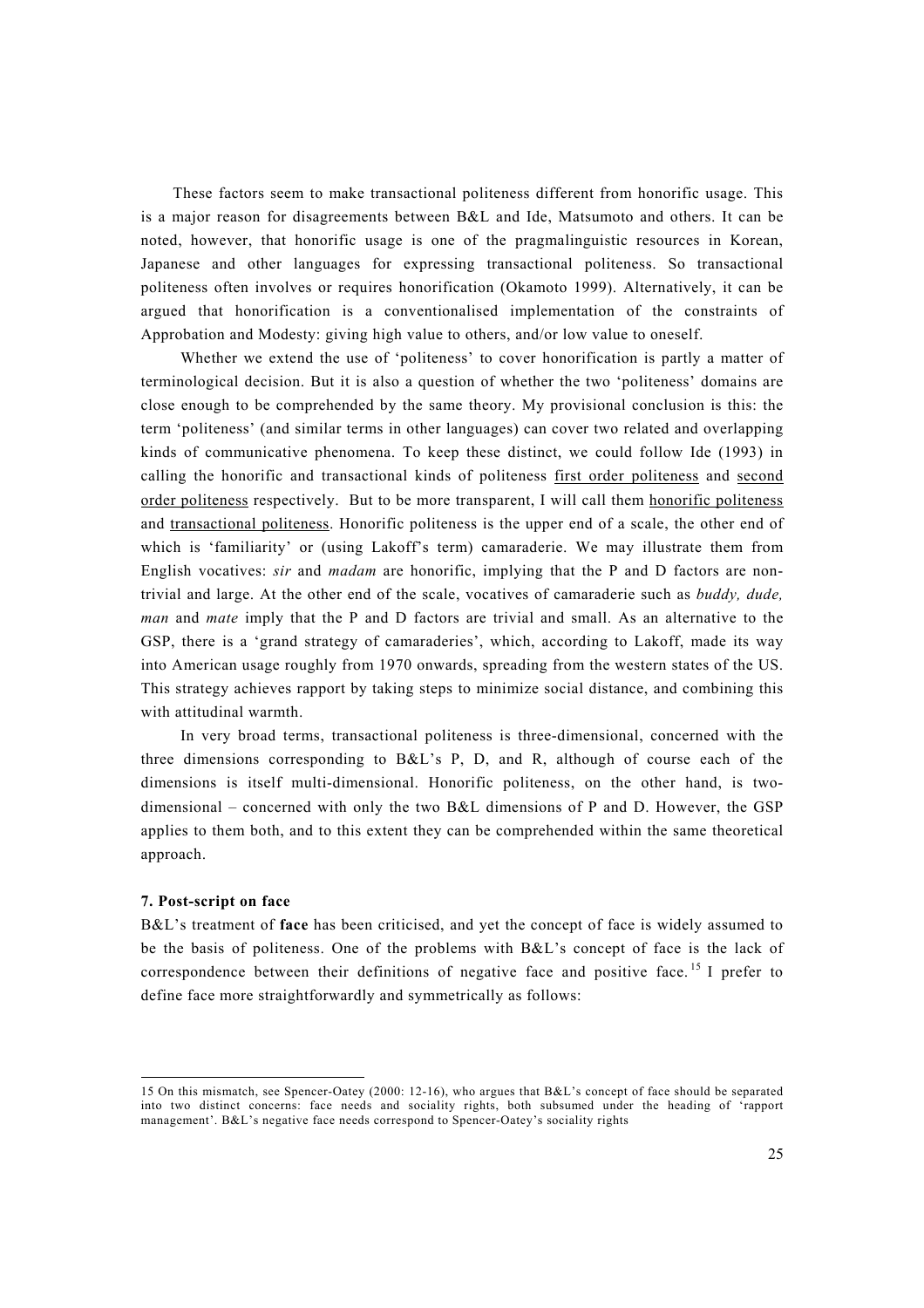Face is the positive self-image or self-esteem that a person maintains as a reflection of that person's estimation by others.

**Negative face goal:** the goal of avoiding loss of face. (Loss of face is a lowering of that selfesteem, as a result of the lowering of that person's estimation in the eyes of others.)

**Positive face goal:** the goal of enhancing face (i.e. the heightening/maintaining of a person's self-esteem, as a result of the heightening/maintaining of that person's estimation in the eyes of others.)

The constraints of politeness as presented in section 4.1 above can be re-interpreted as motivated by these negative and positive face goals. Put simply: neg-politeness serves the negative face goal; pos-politeness serves a positive face goal. Thus a request is an FTA because it makes demands on *H*: if *H* refuses the request, this shows (to an extent) *H'*s low evaluation of *S'*s goals, and hence *S* will lose face by being 'turned down'. Secondarily, *H* will probably go down in *S'*s estimation, which entails risk of face-loss to *H.* So the politeness required here is neg-politeness, intended to avoid loss of face, by reducing the extent of imposition. In contrast, an offer is a face-enhancing act (FEA) because it implies *S*'s high estimation of *H*'s needs, and therefore heightens *H*'s own self-esteem. This is a case of pospoliteness. Secondarily, as a result of an offer, *S* is likely to go up in *H'*s estimation, so that *S*'s face is enhanced.<sup>16</sup> Because politeness is a positive value attributed to a person who appropriately and successfully performs a polite speech act, any speech act which attributes a high value to *H* (serving *H'*s face need) has a secondary effect of serving *S*'s face need.

 In this way, the GSP can be reformulated in cognitive terms as serving face needs of each participant. It can be said that there is a social theory (serving concord) and a psychological theory (serving face) of politeness. They are closely interconnected, and there is no need to choose one rather than the other. As always in linguistics, and particularly in pragmatics, there is a need for both cognitive and societal explanations.

#### **8. Some tentative conclusions**

#### **8.1 Universals of politeness?**

B&L have been heavily criticized for elevating a culturally-biased theory into a theory claiming universals of politeness. Consequently, much of the criticism of B&L has had an antiuniversalist or relativist bias. Although I do not want to underestimate the large differences between polite linguistic behaviour in different societies, I believe that there is a common pragmatic and behavioural basis for them, so that (for example) when Chinese speakers talk of *lǐmào* and English speakers talk of *politeness* they are not talking about totally unrelated phenomena. I have tried to present evidence supporting this view in this article – but the decision for or against must be decided by those who know both Chinese and English-speaking language and society. It is premature to talk of universals of politeness, but my position is as

<sup>16</sup> On the other hand, I would argue that B&L (1978: 71-73) go too far in extending the use of 'face-threatening act' not only to orders, requests, and the like, but also to such face-enhancing acts as thanking, complimenting, inviting and promising (see Koutlaki 2002: 1737-8)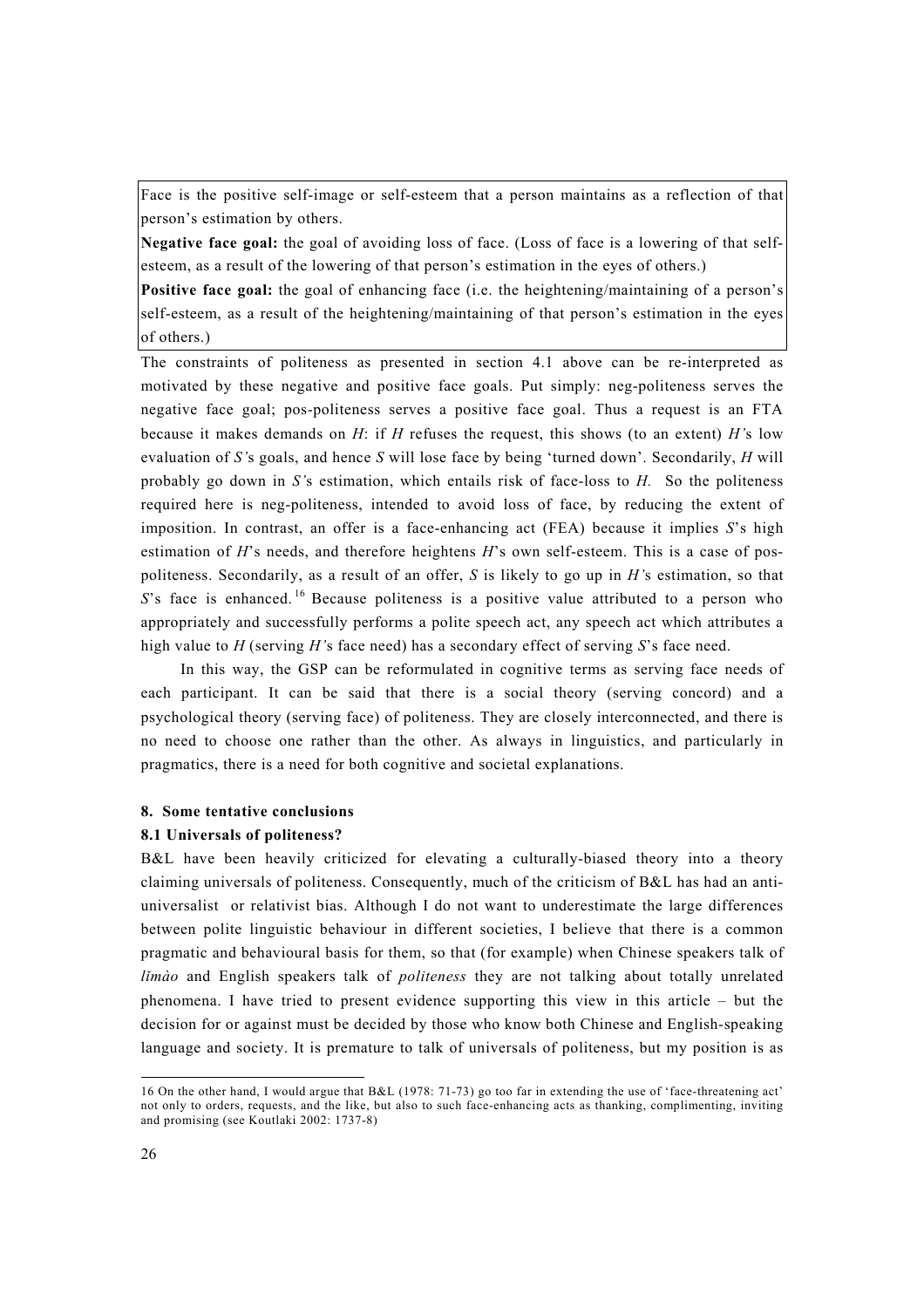follows. Probably the scales of value in 4.5 above are very widespread in human societies, but their interpretation differs from society to society, just as their encoding differs from language to language. I suggest this is the basis on which a well-founded cross-cultural pragmatic research could proceed. The question to ask is: given these scales of value, what socio-cultural variants of them are found in particular cultures, and what pragmalinguistic forms of language are used to encode these variants?

# **8.2 Eastern group-orientation vs. Western individual orientation**

There is little doubt that the Eastern group-orientation and the Western individual-orientation are felt to be strong influences on polite behaviour. But do the East and the West need a different theory of politeness? I would argue that they don't, because the scales of politeness can be used to express such differences in values, both qualitative and quantitative. For example, the group orientation of Japanese culture (as compared with Western cultures) may be expressed in politeness norms through such factors as these:

(i) Does vertical distance have a higher weighting in assessing politeness?

(ii) Is vertical distance also qualitatively different: more identified with status, role and seniority, rather than with individual power alone?

(iii) Do in-group / out-group distinctions have a clearer and more important role than in the west (Ide 1989)?

(iv) Are socially defined rights and obligations associated more with group identity than with individual relationships?

I present these as questions to be answered – or rather, as hypotheses to be investigated – although much evidence seems to support them.

Although there are big differences between Chinese and Japanese culture, they have been influenced by the same Confucian tradition, and represent an ethos that 'privileges group harmony over individual freedom' (Mao, 1994: 473). Mao goes on: 'To be respected, in this context, is not to be left alone; rather, it is to be *included* as a reputable member of the community. An individual's behaviour becomes meaningful only in the context of the participation of others. When this happens, one's ego sings a chorus of union with the rest of the community' (*ibid*). This is poetically put, but I would argue that the PP and the GSP are easy to reconcile with this 'chorus of union', since they both involve explicating the grouporiented goals of the individual.

On the other hand, the individualistic, 'egalitarian' orientation of western countries is expressed in politeness through such factors as the higher weighting of Tact (avoidance of imposition on *O*) and a lower weighting of Modesty (self-assertion being regarded more favourably). Note, by the way, that the 'egalitarian orientation' does not bring an assumption that western societies are somehow more egalitarian than other societies, although they may be. (*Would you like to hand in your papers now*, for example, may be totally authoritarian in its intention when spoken by a British examination invigilator. But it is encoded in egalitarian language, in that *S* ostensibly gives *O* the choice of whether to hand in their papers or not, depending on their own wishes.) It is rather an assumption about the meanings which speakers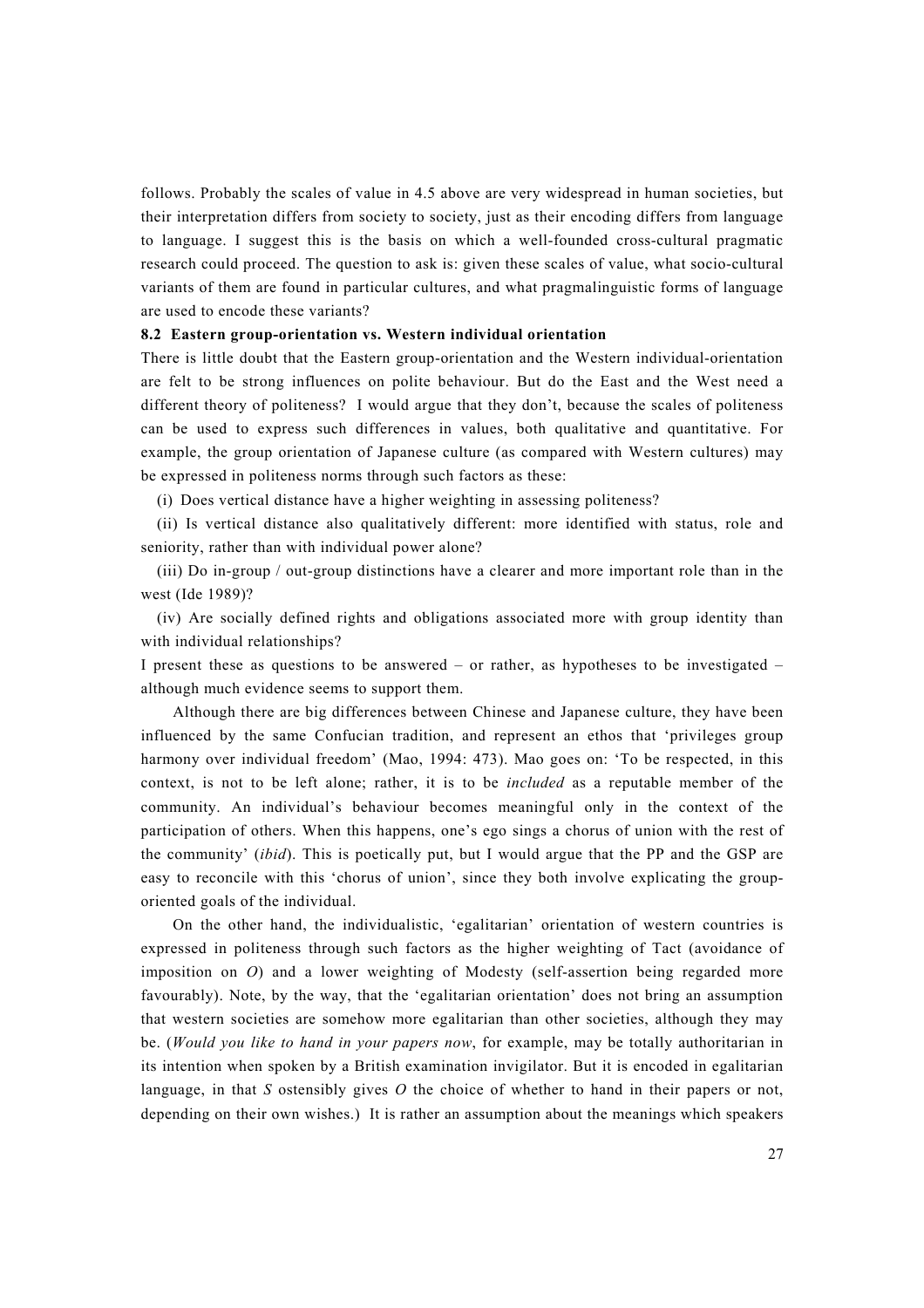of Western languages – such as in particular the 'Anglos' – as Wierzbicka calls them – favour for encoding in their language.

All this argues in favour of the conclusion that, despite differences, there is no East-West divide in politeness.

#### **References:**

- [1] Brown, Penelope and Levinson, Stephen (1978), 'Universals in language usage: politeness phenomena. In: Esther N. Goody, ed., *Questions and Politeness*, 56-310. Cambridge: Cambridge University Press. (Reissued 1987 with corrections, new introduction and new bibliography, as a book entitled *Politeness: Some Universals in Language Usage*.)
- [2] Brown, Roger W., and Gilman, Albert (1960), 'Pronouns of power and solidarity'. In T. A. Sebeok (ed.), *Style in Language*. Cambridge, MA: MIT Press, pp. 253-276. Reprinted in P. Giglioli (ed.) (1972), *Language and Social Context.* Harmondsworth: Penguin Books, pp. 252-82.
- [3] Culpeper, Jonathan (1996). 'Towards an anatomy of impoliteness,' *Journal of Pragmatics*, 25, 349- 367.
- [4] Culpeper, Jonathan (2005). 'Impoliteness and entertainment in the television quiz show: *The Weakest Link*', *Journal of Politeness Research* 1:1, 35-72.
- [5] Eelen, Gino (2002), *A Critique of Politeness Theory.* Manchester, UK: St. Jerome Publishing.
- [6] Grice, H. P. (1975), 'Logic and conversation'. In: P. Cole and J. J. Morgan, eds., *Syntax and Semantics* III *– Speech Acts,* New York: Academic Press. pp.41-58.
- [7] Gu, Yueguo (1990), 'Politeness phenomena in modern Chinese', *Journal of Pragmatics* 14:2, 237- 257.
- [8] Ide, Sachiko (1989), 'Formal forms and discernment: two neglected aspects of universals of politeness', *Multilingua* 8, 223-248.
- [9] Ide, Sachiko (1993), 'The search for integrated universals of linguistic politeness', *Multilingua*, 12:1, 7-11.
- [10] Koutlaki, Sofia A. (2002), 'Offers and expressions of thanks as face enhancing acts: tæ'arof in Persian', *Journal of Pragmatics* 34:12, 1733-1756.
- [11] Lakoff, Robin (1990), *Talking Power.* New York: Basic Books.
- [12] Leech, Geoffrey (1983), *Principles of Pragmatics*. London: Longman.
- [13] Leech, Geoffrey (2003), 'Towards an anatomy of politeness in communication', *International Journal of Pragmatics* 14, 101-123.
- [14] Levinson, Stephen C. (1983), *Pragmatics*. Cambridge: Cambridge University Press.
- [15] Liu, Runqing (1986), *The Politeness Principle and* A Dream of Red Mansions. Unpublished MPhil thesis, Lancaster University.
- [16] Mao, LuMing Robert (1994), 'Beyond politeness theory: 'Face' revisited and renewed,' *Journal of Pragmatics* 21, 451-86.
- [17] Matsumoto, Yoshiko (1989), 'Politeness and conversational universals observations from Japanese', *Multilingua,* 8, 207-221.
- [18] Miller, R. A. (1967), *The Japanese Language*. Chicago: Chicago University Press.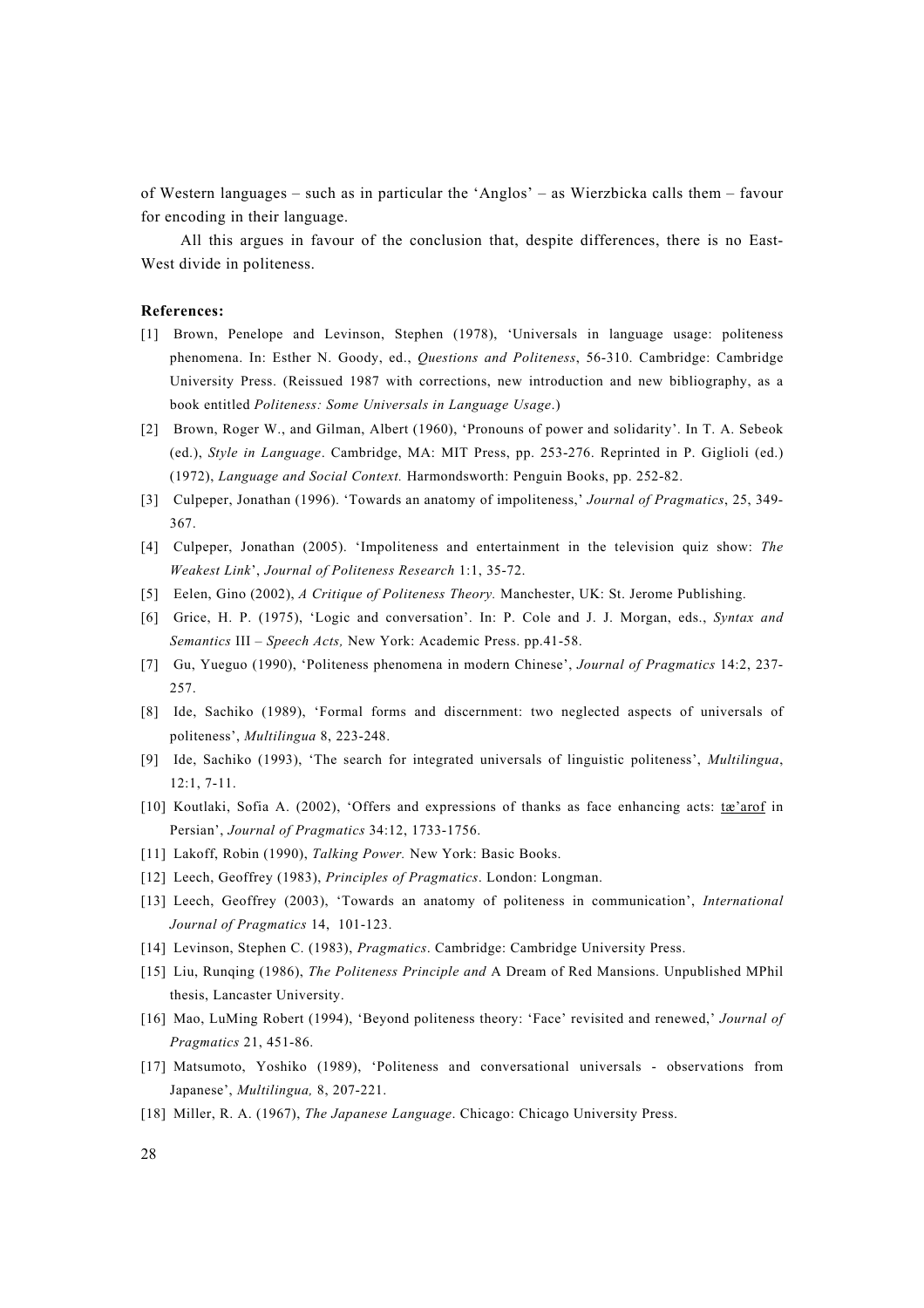- [19] Ohta, Amy Snyder (1991), 'Evidentiality and politeness in Japanese', *Issues in Applied Linguistics*, 2:2, 211-238.
- [20] Okamoto, Shigeko (1999), 'Manipulating honorific and non-honorific expressions in Japanese conversations', *Pragmatics* 9:1, 51-74.
- [21] Pomerantz, A. (1975). *Second Assessments: A Study of Some Features of Agreements/Disagreements*. Unpublished PhD dissertation, University of California, Irvine.
- [22] Schmidt, Richard W. (1980), Review of Esther Goody, ed., *Questions and Politeness: Strategies in Social Interaction*. *RELC Journal* (Singapore), 11, 100-114.
- [23] Spencer-Oatey, Helen (1993), 'Conceptions of social relations and pragmatics research', *Journal of Pragmatics,* 20, 27-47.
- [24] Spencer-Oatey, Helen (ed.) (2001), *Culturally Speaking: Managing Rapport through Talk across Cultures*. London & New York: Continuum.
- [25] Spencer-Oatey, Helen (2005) '(Im)Politeness, Face and Perceptions of Rapport: Unpackaging their Bases and Interrelationships', *Journal of Politeness Research*, 1:1, 95-119.
- [26] Spencer-Oatey, Helen and Jiang, Wenying (2003) 'Explaining cross-cultural pragmatic findings: moving from politeness maxims to sociopragmatic interaction principles (SIPs)', *Journal of Pragmatics*, 35, 1633-1650.
- [27] Suzuki, Toshihiko (2005), *A Cross-generation Study of Linguistic Politeness Strategies in Contemporary Japanese: with a Focus on Age and Gender Groups*. Unpublished PhD thesis, Lancaster University.
- [28] Tanaka, Noriko (2001), *The Pragmatics of Uncertainty: its Realisation and Interpretation in English and Japanese.* Yokohama: Shumpūsha.
- [29] Thomas, Jenny (1995), *Meaning in Interaction: an Introduction to Pragmatics*. London: Longman.
- [30] Watts, Richard (2003) *Politeness*. Cambridge: Cambridge University Press.
- [31] Wierzbicka, Anna (1991), *Cross-cultural Pragmatics: the Semantics of Human Interaction*. Berlin: Mouton de Gruyter. (Second edition published, with a new introduction, 2003.)
- [32] Wolfson, Nessa (1988), 'The Bulge: a theory of speech behavior and social distance.' In J. Fine (ed.) *Second Language Discourse: A Textbook of Current Research.* Ablex: Norwood, N.J., pp. 21- 38.
- [33] Zhu Hua, Li Wei and Qian Yuan (2000), 'The sequential organisation of gift offering and acceptance in Chinese,' *Journal of Pragmatics*, 32, 81-103.

**(Received** September 16, 2005)

**Bio-notes:** He was Professor of Linguistics and Modern English Language at Lancaster University from 1974 to 1996. He then became Research Professor in English Linguistics. He has been Emeritus Professor in the Department of Linguistics and English Language, Lancaster University, since 2002. He has written, co-authored or co-edited 25 books in the areas of English grammar, literary stylistics, semantics, computational linguistics, corpus linguistics and pragmatics.

# 宋淇翻译研究论文纪念奖征文通知